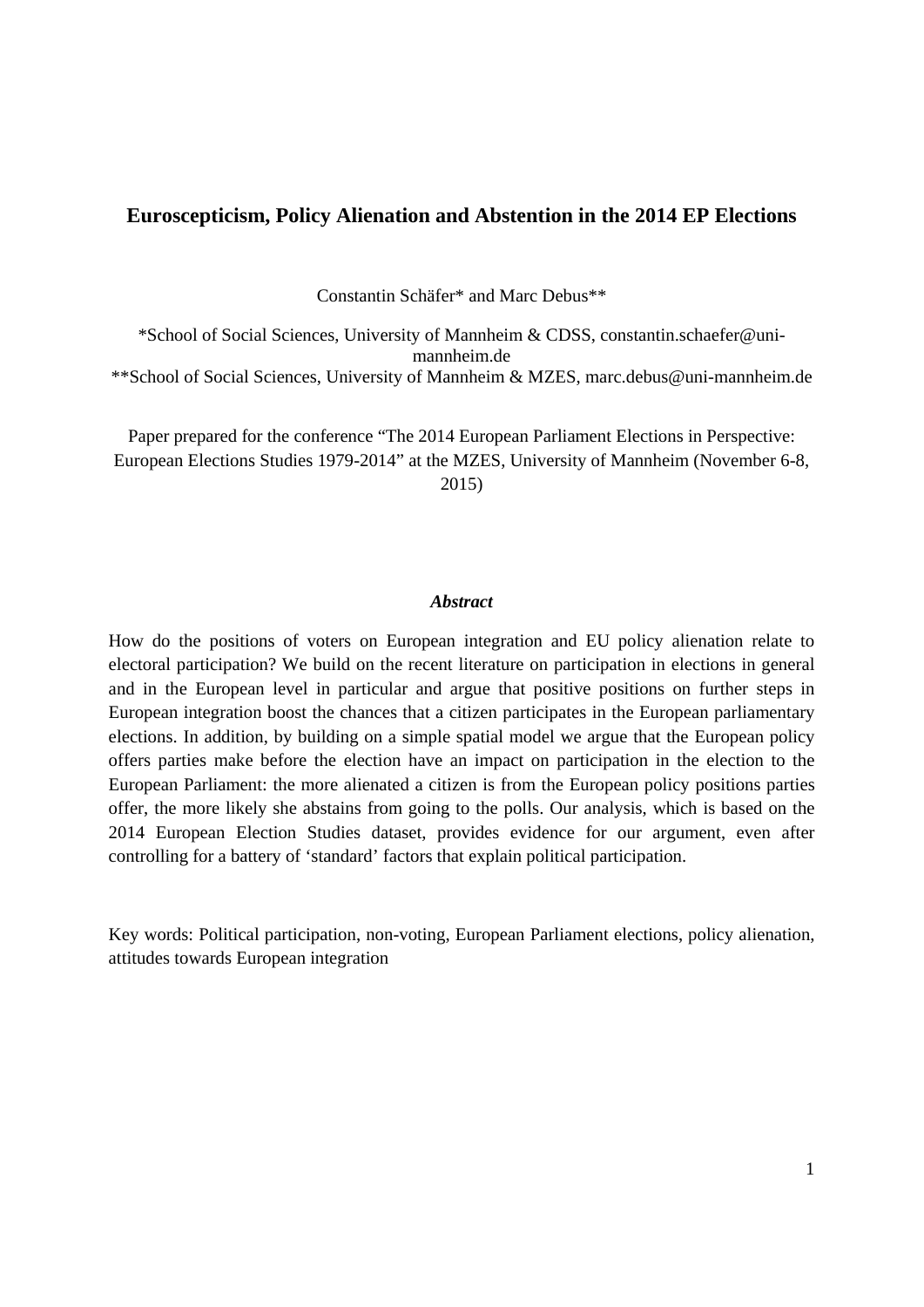#### **1 Introduction**

Despite the high salience of European issues in the last years and the increased importance of the European Parliament (EP) in selecting the President of the European Commission, the average turnout in the 2014 EP elections has declined once again. Since electoral participation is often seen as manifestation of citizen support for a political system, this decline seems worrisome for the EU's democratic legitimacy, even if we consider European elections as 'second order elections' (Reif and Schmitt 1980; Schmitt and Thomassen 1999; Schmitt 2010; Hix and Hoyland 2013). To an even greater extent, the increase in vote shares of Eurosceptic and anti-EU parties across Europe appears to be a further destabilizing factor for the future of European integration. Up to this day, scholars are arguing about whether EU citizens actually have Europe on their mind when casting their vote or whether they consider EP elections as a mere means to penalize their national government's performance (e.g. Reif and Schmitt 1980, Flickinger and Studlar 2007, Hix and Marsh 2007, Franklin and Hobolt 2011, Corbett 2014). The same question certainly arises regarding citizens who abstain from voting at all: Are non-voters in European elections motivated by European factors in their abstention behavior?

In this paper, we ask whether the decision to vote in EP elections is affected by the individual's attitude towards European integration and by the EU policy distance between the positions of citizens and political parties competing for votes. We argue that the chances of non-voting increase with the level of individual Euroscepticism, which seems plausible from a rational choice perspective: Abstaining from the right to vote is an appropriate electoral option for Eurosceptic citizens if they seek to undermine the system's political legitimacy. Moreover, we hypothesize – on the basis of a simple spatial model – that the European policy offers of political parties have an impact on participation in the election for the European Parliament: the more distant or 'alienated' a citizen is from the EU policy positions that parties offer, the more likely she abstains from going to the polls.

Our analysis, which is based on the Voter Study of the 2014 European Election Studies (EES), provides evidence for our arguments, even after controlling for a battery of 'standard' factors that commonly explain political participation. The empirical results suggest that the 2014 EP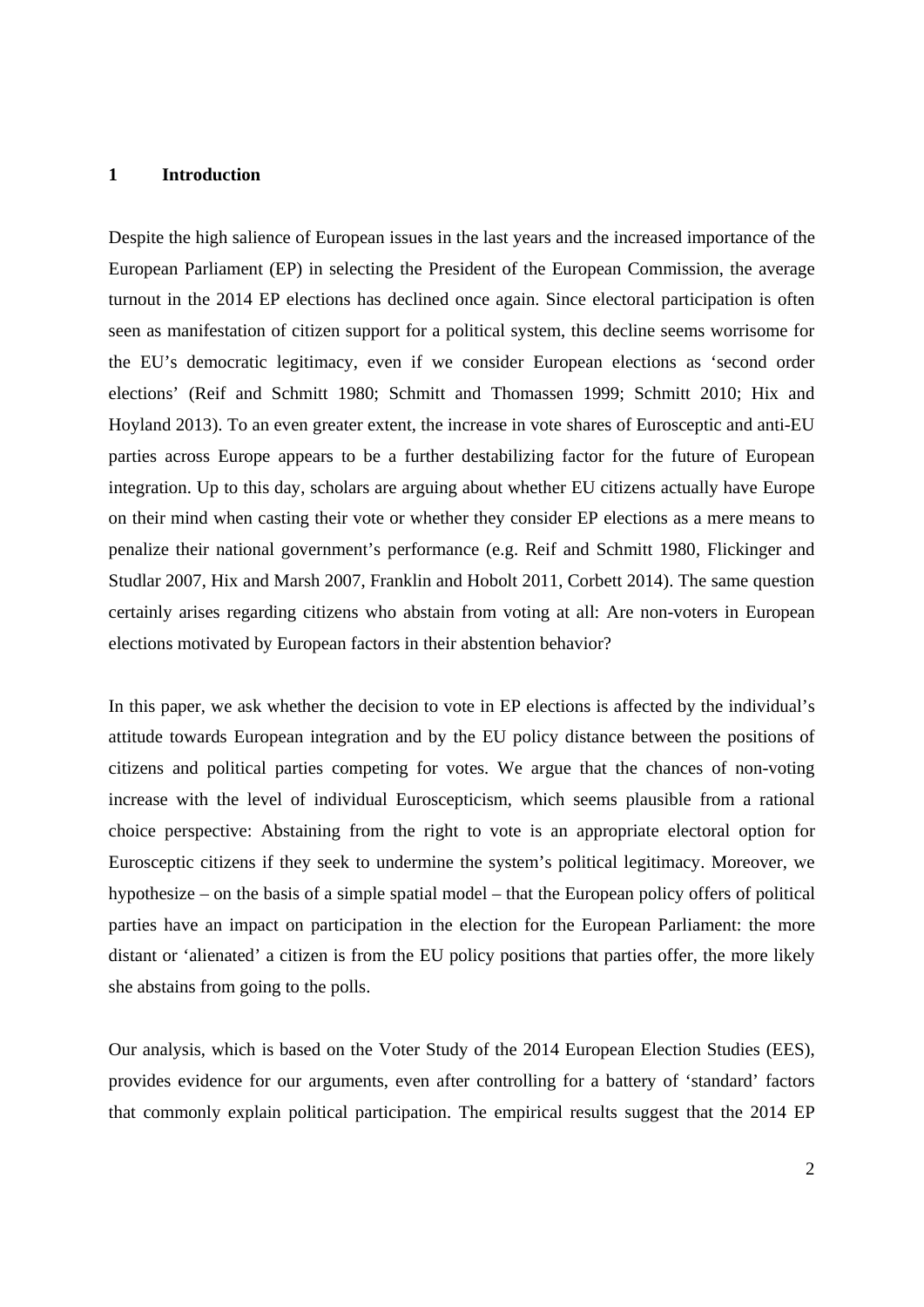elections have had – at least to a certain extent – a truly 'European' character in the sense that voters have made their electoral participation dependent on their position towards European integration. In conclusion, active non-participation in European elections can be considered as a manifestation of opposition towards further European integration and alienation from the European policy offer of political parties.

To derive these findings, we present a brief review of the literature on the determinants of electoral participation, particularly focused on European elections, in the next section. Section three presents our theoretical arguments, from which we derive our hypotheses. Before presenting the results of the analysis in section five, chapter four provides an overview on the dataset we use, presents the characteristics of our dependent and independent variables and introduces the statistical methods we apply to derive our findings. The concluding section summarizes the findings, discusses open questions and presents ideas for further research on the determinants of participation in election on the supra-national, national and sub-national level.

#### **2 Literature review**

There is a huge amount of literature that provides answers on what actually affects turnout in general and in European Parliament elections in particular. Consequently, the theoretical and empirical literature has identified a multitude of explanatory factors. On the individual level, the most prominent explanations focus on socio-demographic characteristics (*resource model*) and socio-psychological dispositions (*psychological model*, see Blais 2006 for an overview). Moreover, voter turnout is shaped by mobilizing factors like election campaigns (*mobilization model*) and the political-institutional context (*institutional model*) that citizens live in (Caprara et al. 2012, Smets and Van Ham 2013). Among the most important variables from the macro level that help to explain turnout are characteristics of the electoral system, such as compulsory voting or proportional representation, and the outcome of the election itself, e.g. the degree of (expected) electoral closeness (Blais 2006, Geys 2006).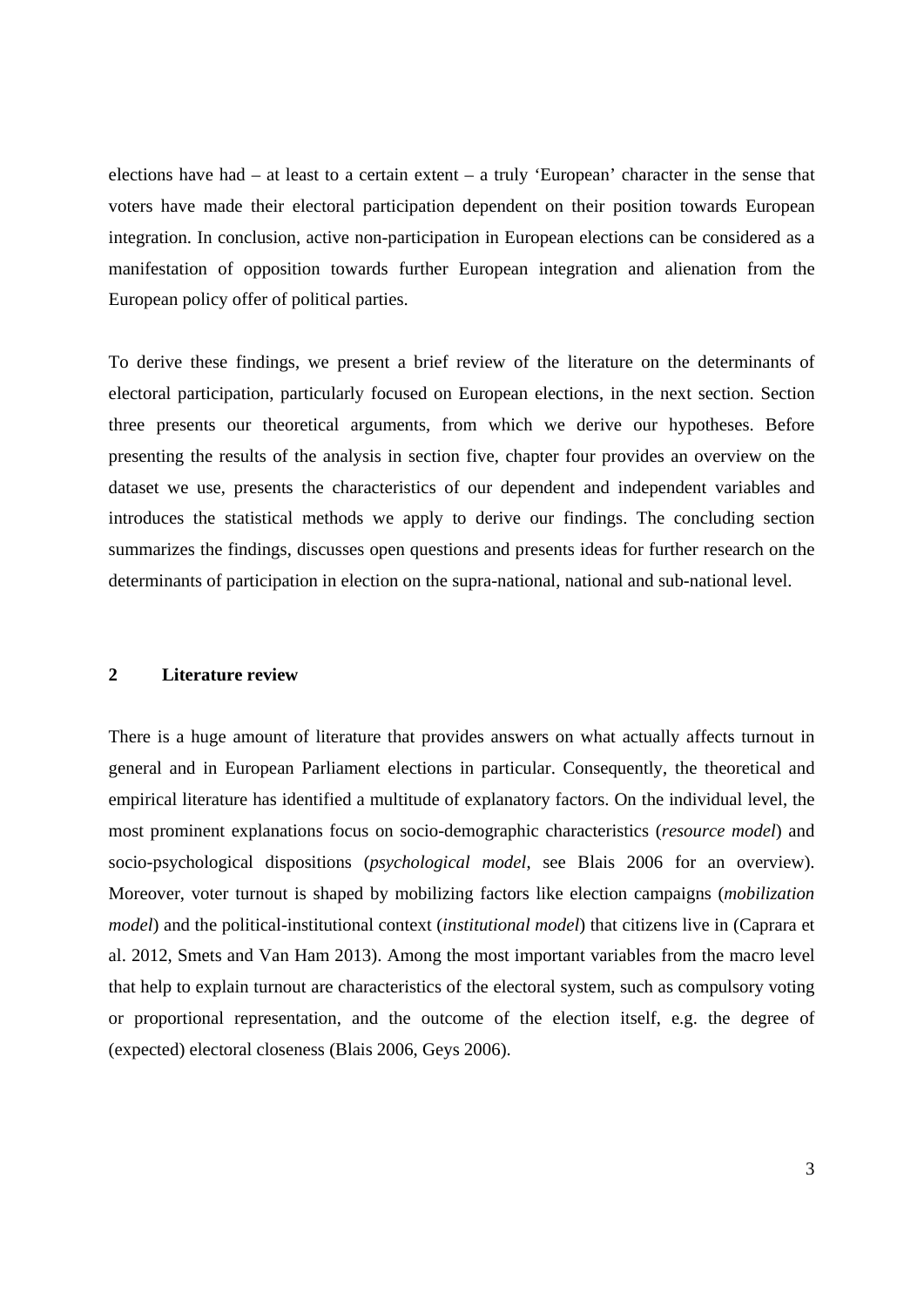Notwithstanding their character as second-order national elections which citizens perceive to be less important than first-order national elections (Reif and Schmitt 1980), individual turnout in European Parliament (EP) elections is strongly determined by the same variables as in national elections. Participation in elections to the EP is, however, additionally affected by factors directly related to the supra-national – that is, European – level, especially by attitudes and perceptions related to the EU itself (Blondel et al. 1998, Franklin 2001, Mattila 2003). In a recent study, Clark (2014) concludes, for example, that low interest in EU affairs and perceptions of the EP as weak or unresponsive prompt individuals to abstain from EP elections. Several empirical analyses find evidence that support for the European Union is positively connected to participation in European elections (Flickinger and Studlar 2007, Stockemer 2012). Even though there are also studies that somewhat refute the relationship between support for the EU and turnout in EP elections (Schmitt and van der Eijk 2007), most of the empirical literature suggests that the original second-order national elections hypothesis needs some updating. Europe and EU-related topics seem to matter in European elections since the beginning of the  $21<sup>st</sup>$  century, not only regarding the question whether to vote or not, but also who to vote for (see Hobolt et al. 2008, De Vries et al. 2011, Hix and Marsh 2011, Van Spanje and De Vreese 2011, Hobolt and Spoon 2012).

Yet, there is little consensus about the question how exactly citizens' European orientations actually influence their decision whether or not to participate in European elections. In particular, two gaps in the literature can be detected: First, even the rather successful empirical studies, such as the ones by Flickinger and Studlar (2007) or Stockemer (2012), lack theoretical clarity and specification regarding the causal links between support for European integration and turnout. Second, we have found  $-$  by the best of our knowledge  $-$  no analysis that deals with the question whether voters are mobilized or demobilized by the degree to which they see themselves represented by political parties on the most relevant policy issues in European Parliament elections. In the following section, we aim at filling these gaps by clarifying how attitudes towards European integration and programmatic distance to political parties can influence the individual probability of voting in European elections.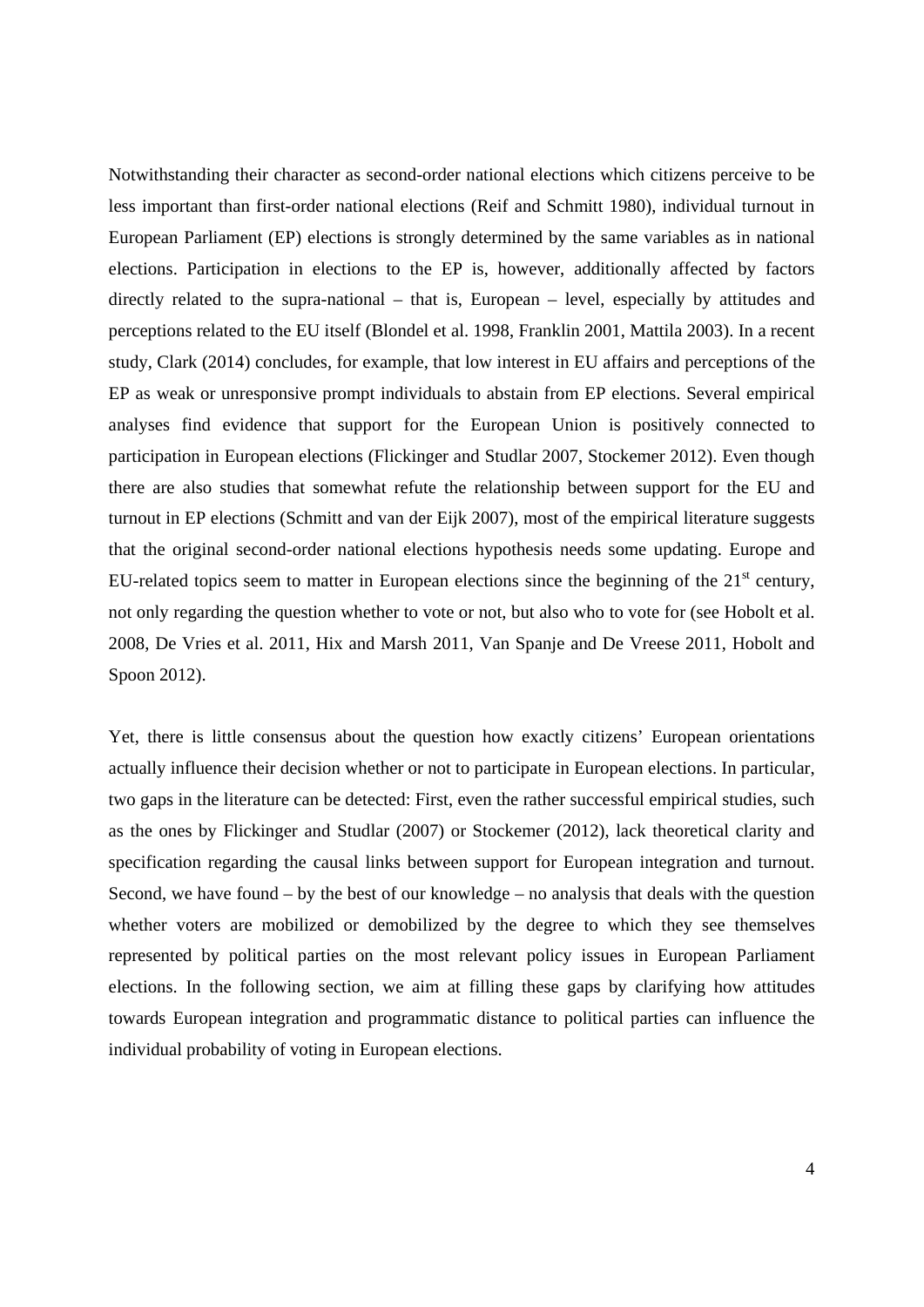#### **3 Theory and hypotheses**

We draw on the literature on political participation and electoral behavior to derive our expectations on the chances that individuals did not participate in the 2014 election of the European Parliament (Blais 2006). When modeling the choice of an individual citizen to take part in a (parliamentary) election, we can base our reasoning on the general literature on political participation, whereas the classical literature has framed participation as a collective action problem. A common point of departure for that literature is the calculus of voting originally formulated by Downs (1957). Following Riker and Ordeshook's (1968) decision-theoretic framework, the calculus can be written as such (Bäck et al. 2011):

$$
U = P \times B - C \tag{1}
$$

where  $U$  is the utility of voting,  $B$  the benefit derived from the success of the preferred candidate or party, *P* the probability that the vote cast will decide the outcome of the election, and *C* the costs of taking part in the election. A citizen will thus choose to vote when the benefits of voting exceed the costs, that is, when  $P \times B > C$ . The calculus of voting has on several occasions been generalized to other forms of collective action, such as group membership (Moe 1980), rebellions (Muller and Opp 1986), party activity (Whiteley 1995), parliamentary speech-making (Bäck and Debus 2016) or simply 'political participation' in general (Nagel 1987; Bäck et al. 2011). In general terms, *B* is the benefit derived from a successful act of participation (e.g., a change in the partisan composition of the parliament and/or government, which implies changes in government policy), *P* is the probability that the contribution of a single individual would decide the outcome, and *C* is the cost incurred by that contribution.

The so called 'calculus of participation' faces the problem as described by Olson's (1965) original account: for most political activities, the likelihood that the contribution of any single individual will decide whether collective action will be successful is extremely small, and since most outcomes of collective action are public goods, and action always involves some cost, rational citizens have little reason to participate, but rather to act as free riders. However, many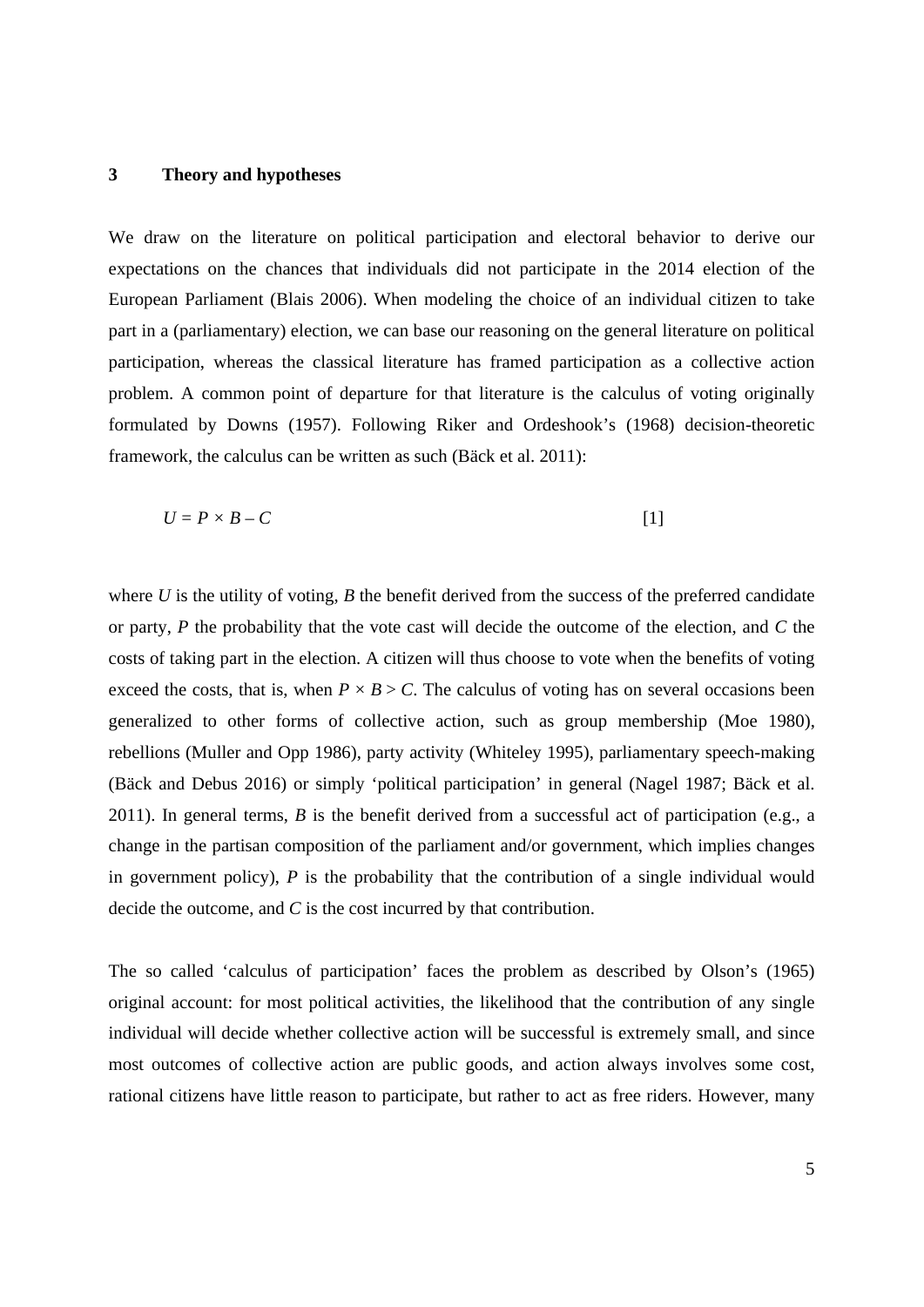individuals still become active. This is the paradox of voting or the paradox of participation more generally (see also Bäck et al. 2011).

A number of efforts have been made to solve that paradox. The empirical literature has for the most part focused on two basic types of potential solutions. The first is an extension of Olson's (1965) 'solution', that is, specifying the private payoffs or selective incentives that accrue to the participants only and which therefore may help individuals to overcome the cost of participation even if the collective incentives are insufficient. The second involves specifying a model where the combined  $P \times B$ -term, called collective incentives, might yield a nonzero expected utility of participation (Bäck et al. 2011). Here, the literature has focused on the fact that some individuals have a higher level of efficacy, or a belief or sense that they are able to influence political outcomes.

The most frequently cited of all attempts to solve the paradox, Riker and Ordeshook's (1968) 'Dterm', exemplifies the first of the two suggested solutions. The authors argue that the calculus of voting as originally formulated is incomplete, due to the fact that it ignores the rewards of the act of voting that are independent of the outcome. They therefore rewrite the calculus as such (Bäck et al. 2011):

$$
U = P \times B - C + D \tag{2}
$$

where the new term introduced by Riker and Ordershook (1968), D, denotes psychic gratifications, such as 'the satisfaction from compliance with the ethic of voting' and the 'satisfaction from affirming a partisan preference'. This added term, if interpreted as the reward that participants gain from the act of participation itself, easily generalizes to other modes of participation, and in general focuses on so called 'selective benefits' that participants derive regardless of whether they can change the outcome (Bäck et al. 2011).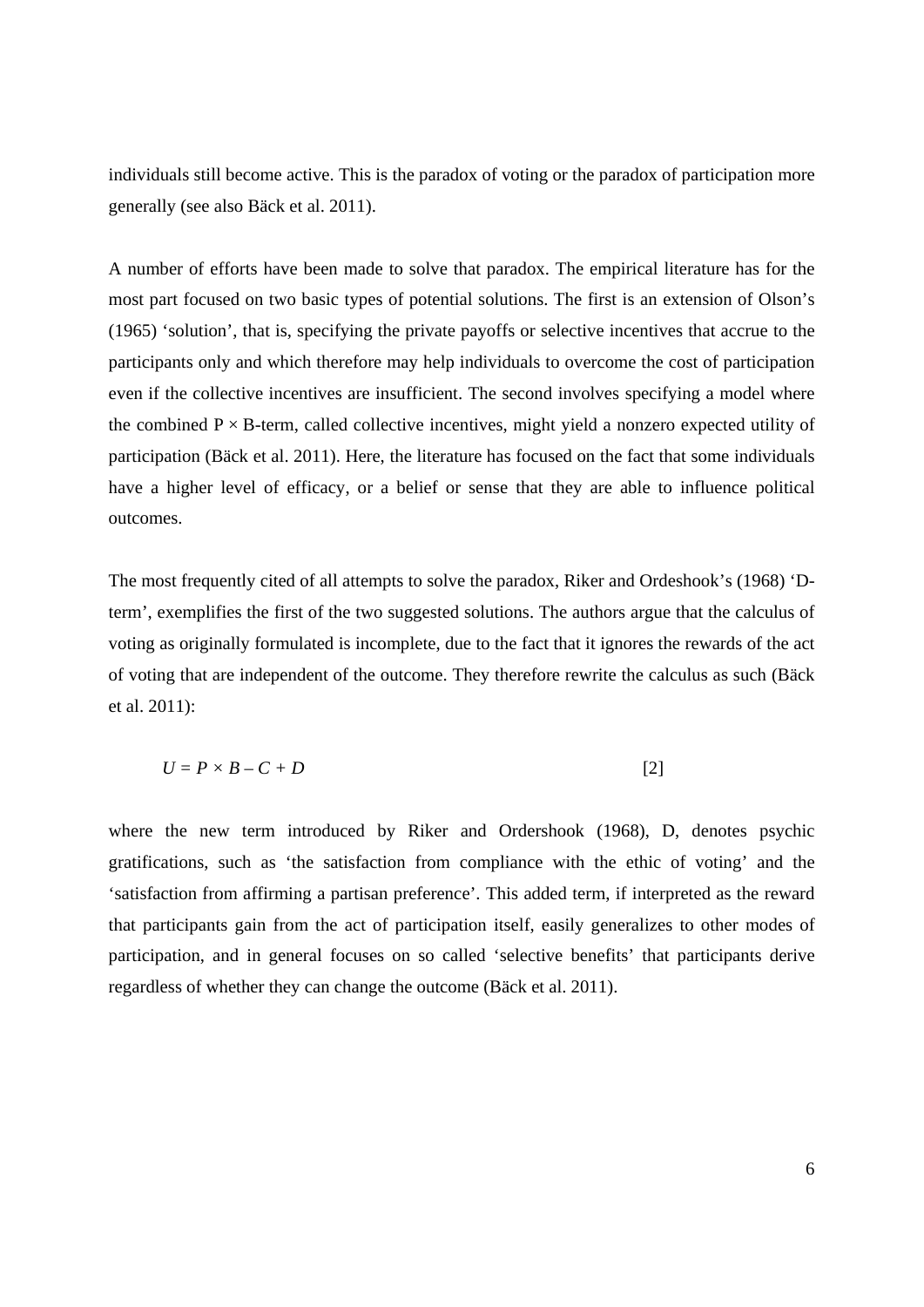### **3.1 Support for European integration**

Our first theoretical proposition is that the probability of individual participation in an election depends on the support for the political system and its central principles. The main reason for this hypothesis is that individuals who support a political system or its central policy propositions perceive a personal benefit from the continued existence of this system. Since it seems commonplace today that electoral participation is essential for a political system's persistence (Norris 1999: 257), it is reasonable to assume that voters perceive the turnout rate as a measure of the democratic legitimacy and stability of the system. Furthermore, it is also plausible that citizens are aware of the fact that large scale non-participation in elections due to popular discontent with the political system would eventually lead to the system's breakdown (Allenspach 2012: 55). Largely disenchanted and alienated citizens might therefore choose the "exit option" (Hirschmann 1970) of electoral non-participation in order to delegitimize the whole political system.

Even though the chances of actually ensuring the survival of a political system are close to zero, voters might still experience psychological benefits from expressing their support at the ballot boxes. This additional utility of contributing to the stability of the political system can thus be located into the D-term of the calculus of voting. In conclusion, we can therefore hypothesize that system-supporting citizens have a higher utility from the act of voting itself than systemopposing citizens, independently of the outcome of the election.

If we apply this reasoning to the political system of the EU, we would expect that citizens who support the European integration process, which is the main political principle of the EU, perceive greater benefits from voting in European Parliament elections than Eurosceptic citizens who oppose further integration. In this sense, pro-EU voters gain expressive benefits from casting their votes in European elections, whereas Eurosceptic citizens express their discontent by staying away from the ballot boxes. An auxiliary assumption for this argument might be that EU citizens are aware that the European Union today is, more than ever before, dependent on public support. The end of the "permissive consensus" (Lindberg and Scheingold 1970) and the "post-Maastricht blues" (Eichenberg and Dalton 2007) have triggered the public debate around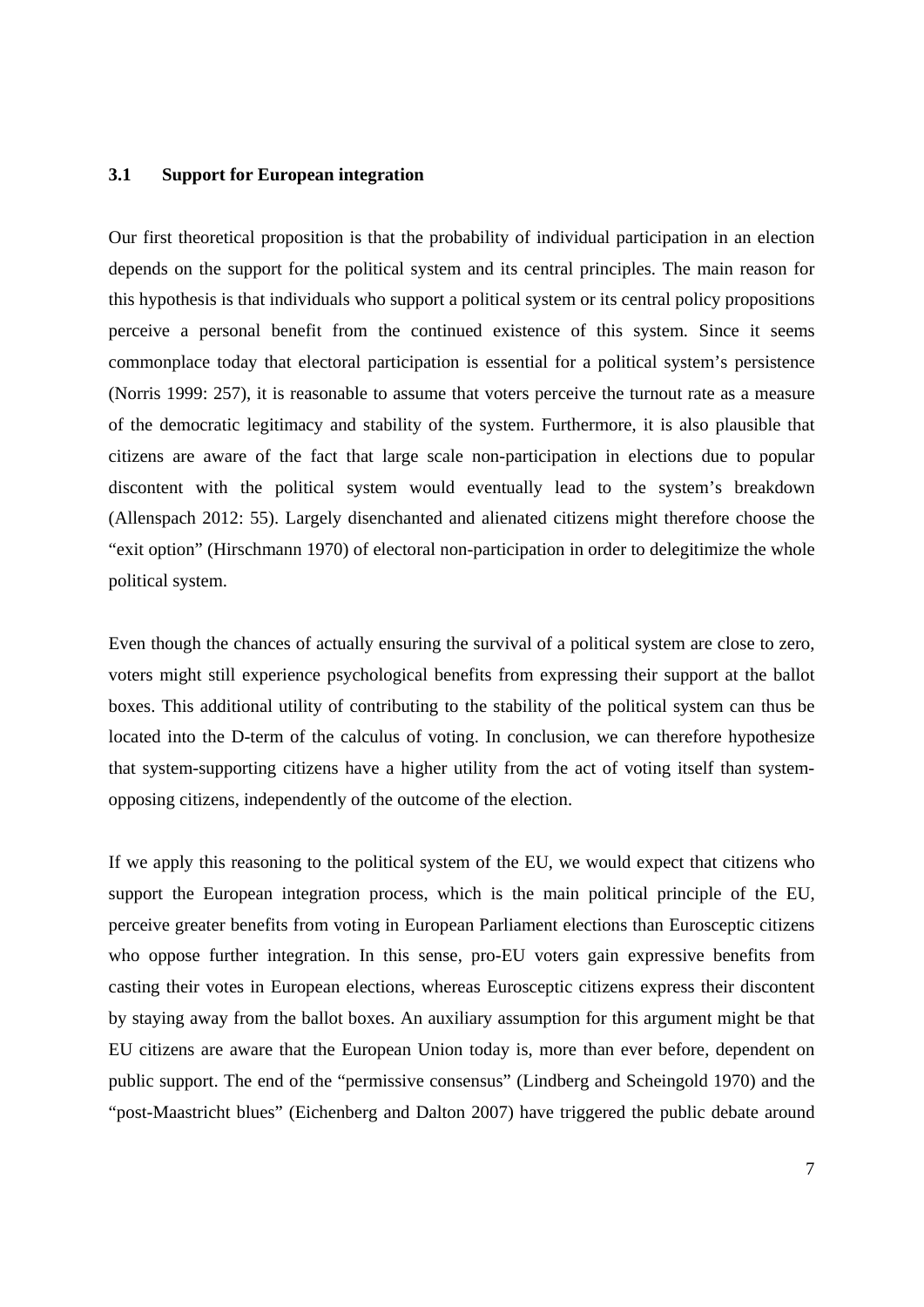the EU's "democratic deficit" and its lacking input legitimacy. Since many citizens seem to be aware of a connection between political participation and democratic legitimacy, it can reasonably be assumed that they make their decision to vote dependent on their stance on European integration. In summary, we can therefore derive the expectation that citizens who support the European integration process have a higher chance to participate in European elections, whereas citizens with opposing, Eurosceptic views should have higher probability of non-voting.

**H1:** The more an individual supports (opposes) the European integration process, the higher is the probability that she has participated (abstained) in the 2014 European Parliament election.

#### **3.2 General and EU-specific policy alienation**

We secondly argue that the B-term in equation [1] and [2] and, thus, the utility a citizen can expect from participating in an election, depends on what policies the parties competing for votes offer in the particular election campaign. If the distance between citizens and parties (and their candidates) on relevant policy dimensions increases, the degree of utility that a citizen can expect when, e.g., the party strength in parliament and/or the partisan composition of the government changes, decreases. If the latter is the case, then the P-term, i.e. the expected probability that the vote cast will decide the outcome of the election, which should be true for a complex election like the one for the European Parliament and the complex multi-level institutional surrounding in which the EP operates, has to be large so that participating in an election is more likely. In addition, the costs for going to the polls (i.e. the C-term) have to be low and the D-term (i.e. the psychic gratifications) has to be large so that the citizens expect a higher degree of utility for participating in an election.

The B-term is thus an important aspect in the calculus of participation in an election and component of the ideological or policy-area specific congruence between citizens, parties and their candidates. Following the distance model proposed by Downs (1957), which is often used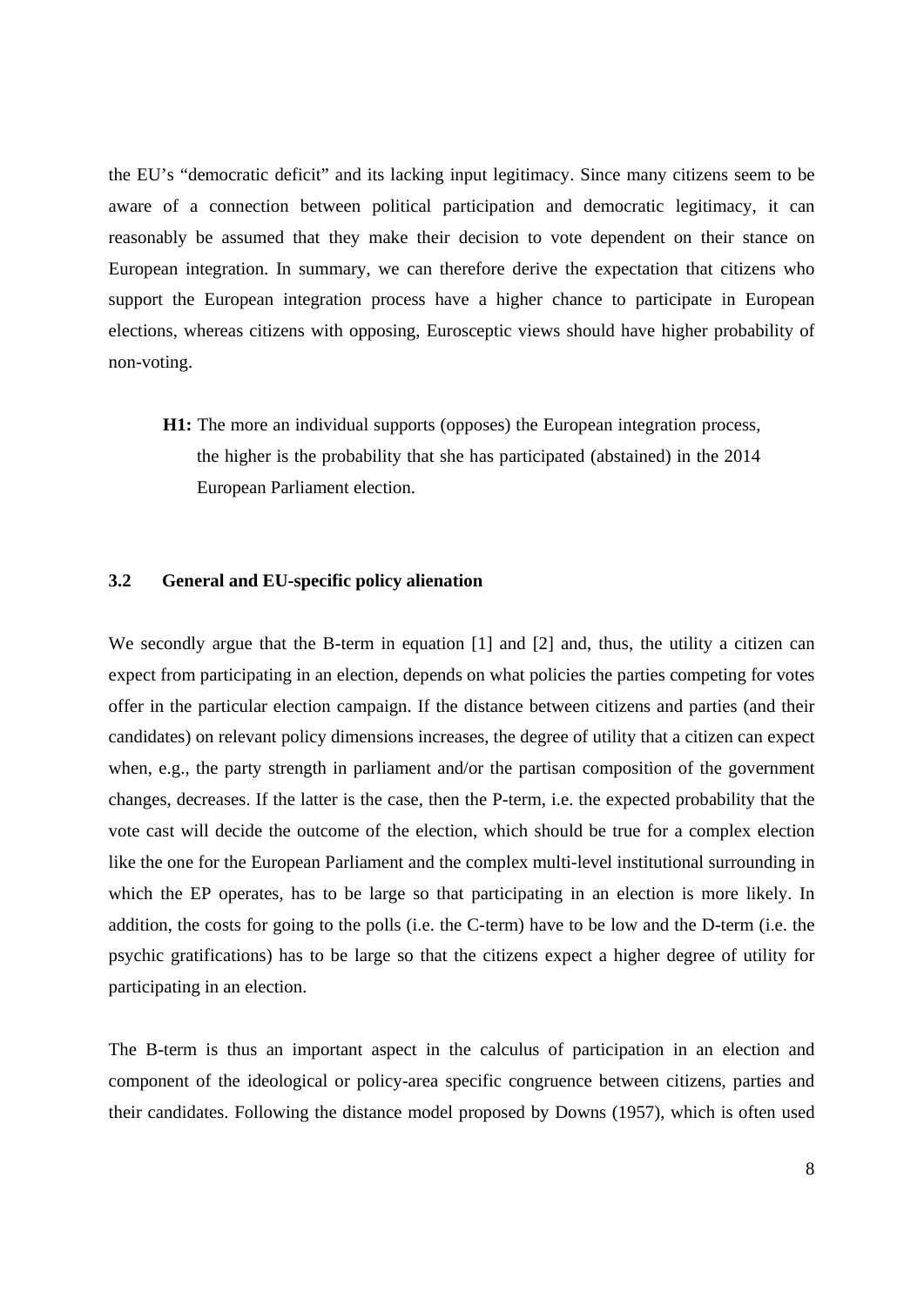to explain voting behavior in modern democracies in a comparative manner (e.g., Adams et al. 2005), we can model the utility of citizen *i* to participate in an election – because of an expected change in the policy position of the government that comes closer to the position of  $i - by$ calculating the Euclidean distances between the position of *i* on policy dimension *j* and the positions of the set of all parties or candidates  $K = \{k_1, k_2, ..., k_n\}$  competing for votes in the particular election. While *i* should vote for that party  $k \in K$  which comes closest to her ideal point according to the distance model developed by Downs (1957), we argue that the smaller the distance between *i* and the competing parties within  $K$ , the higher should be the likelihood that *i* participates in the upcoming election. This is because in this particular constellation, the positions of at least one party within *K* comes close to *i*'s ideological or policy-area specific point of view about which policies should be implemented by the parliament and the government in the next legislative period. Therefore, the utility of *i* to go to the polls because of an expected policy output in favor of *i* decreases with an growing distance between *i* and *k* and can be calculated by

$$
U_i(B) = -\sum_j a_j (x_{ij} - x_{kj})^2 , \qquad [3]
$$

where  $x_{ij}$  is the position of citizen *i* on dimension *j* and  $x_{ij}$  the position of that party *k* among the set of all parties *K* which is located closest to *i* on dimension *j*. The term *aj* is estimated from the data and provides information on the importance of dimension *j* for the chances that *i* participates in the election under study. The larger the distance between *i* and *k* (i.e. the party closest to *i* on dimension *j*), the less likely citizen *i* should participate in the election. Consider for clarification Figure 1 below, which shows the position of parties A, B and C and of citizen *i* on a policy dimension differentiating between negative and positive positions on further steps on European integration. Citizen *i* favors a moderate European integration policy, while the three parties that compete for votes are either (more or less strongly) against further integration policies (parties A and B) or very much in favor of further steps in EU integration (party C). There is no party that comes close to *i*'s position, so that *i* would have to live with a future European integration policy not congruent with her own one regardless whether she participates in the election or not. If we further assume that *i*'s 'policy horizon', that is the set of policies she would only accept on that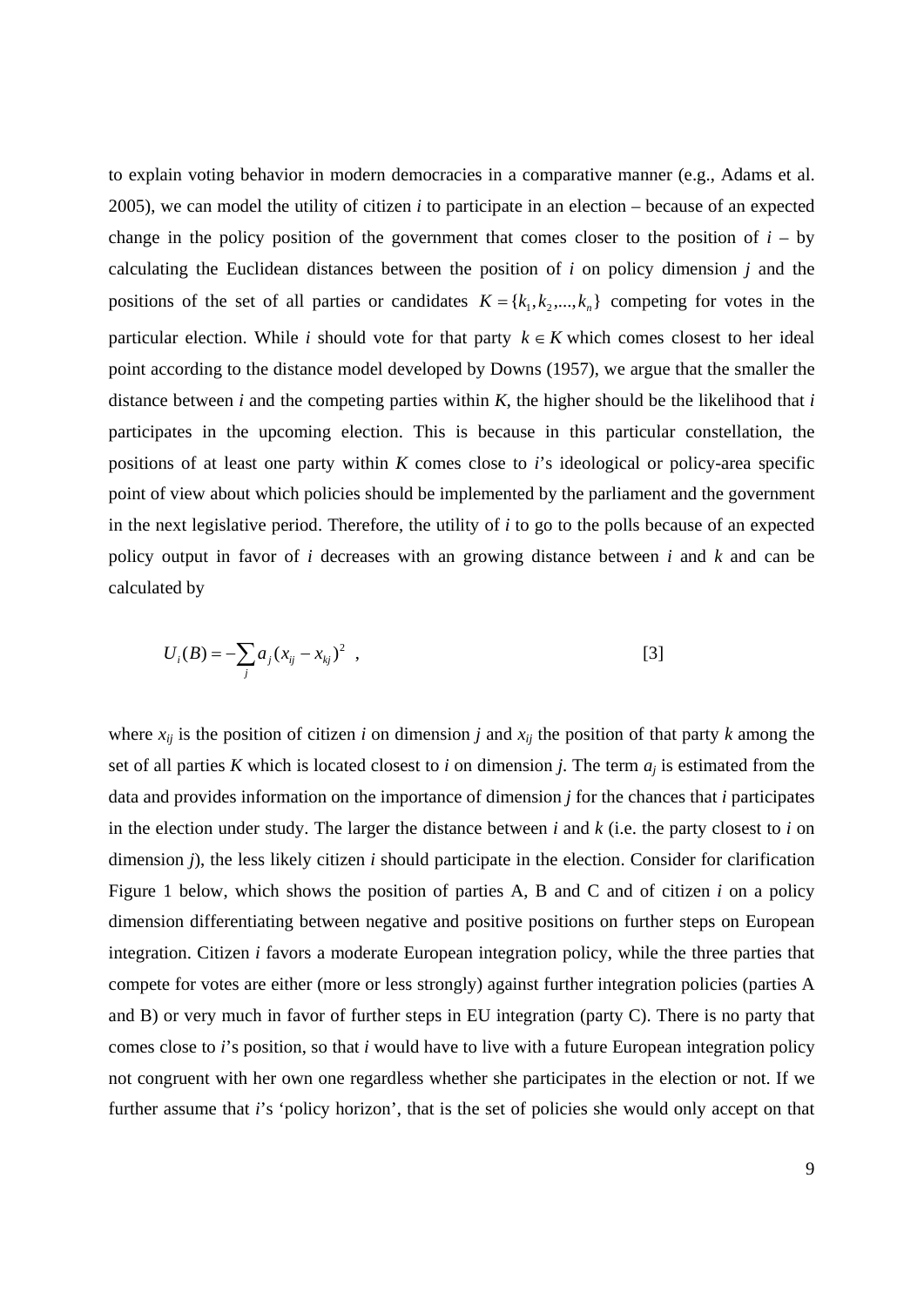particular dimension (see Warwick 2005, 2006), does not cover the positions of parties A, B or C, as it is the case in Figure 1, then no party covers her positions and she has no incentive to participate in the election because of the high degree of 'programmatic alienation' on the European integration policy dimension. On that basis, we hypothesize that the degree of ideological or policy-area specific alienation has an impact on the chances that a voter refrains from participating in an election:

**H2:** The smaller (greater) an individual's programmatic alienation is, the higher the probability is that she has participated (abstained) in the 2014 European Parliament election.

\*\*\*Figure 1 about here\*\*\*

#### **3.3 Other approaches to explain individual voter turnout**

We know from formula [2] that besides the B-term also the probability that the vote cast will decide the outcome of the election, the costs of taking part in the election and psychic gratifications like 'the satisfaction from compliance with the ethic of voting' or the 'satisfaction from affirming a partisan preference' should influence whether a citizen will participate in the upcoming election. These factors might compensate the utility loss resulting from a high degree of 'programmatic alienation'. Such factors are very well covered in the literature on political participation in general and turnout in particular and include – from the 'standard' socioeconomic perspective (Verba and Nie 1972) – variables like the income and the degree of education. The theoretical argument is that higher educated citizens and/or citizens with a higher income have more facilities to participate in general.

Besides these structural factors, Marsh and Kaase (1979, see also Verba et al. 1995) argued that socialization of citizens matter for their chances to get actively involved in the political process. Therefore, they included the age and gender of citizens as well as their general political interest, the existence of a close relationship – i.e. identification (see Campbell et al. 1960) – with a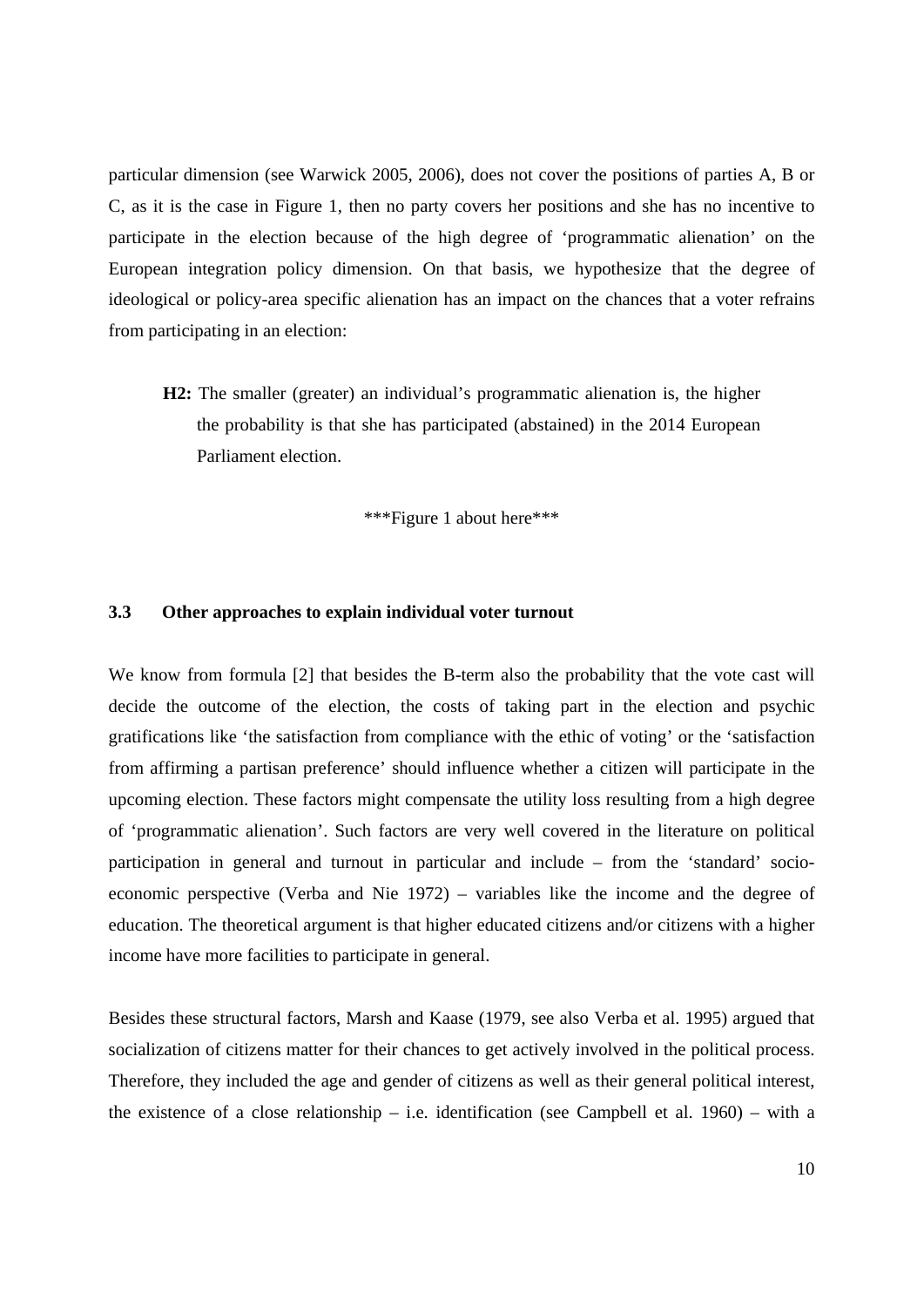political party into their model. The more interested and the closer a citizen is to a political party that competes for votes, the more likely the respective citizen should participate in the different stages of the political process. Finally and related to the term P-term in formulas [1] and [2], motivational factors like the perceived degree of political efficacy, i.e. whether citizens feel that their vote counts and that the body to be elected considers the citizens interests in the political process, should influence individual turnout. In the empirical analysis, we will incorporate measures that reflect the theoretical accounts outlined briefly in this section. Before presenting the results, it is necessary to provide information on the data sources that we use for our analysis, on the coding of the dependent and independent variables, and on the statistical method we adopt. The next section will present information on data and methods in more detail.

#### **4 Data and methods**

<u> Alexandria de la construcción de la construcción de la construcción de la construcción de la construcción de</u>

Our goal is to analyze whether attitudes towards European integration and the degree of programmatic alienation, particularly in terms of European integration policy, affected abstention at European Parliament elections. We study individual turnout in the 2014 elections for the European Parliament as this election is the most likely one where European issues influenced the decision process of citizens when considering going to the polls because of the increased salience of European issues as a consequence of the financial and economic crisis in Europe. The dependent variable of the empirical analysis is whether a respondent said that she participated or not participated in the 2014 EP election. Since the dependent variable is dichotomous, we apply a simple logit model with country dummies.<sup>1</sup> In a second step, we additionally take into account that there are circumstantial and non-circumstantial, voluntary non-voters when modeling our dependent variable (see Blondel et al. 1997). The dependent variable in the second step of the empirical analysis therefore provides information on whether a respondent voted in the 2014 EP election or whether she abstained for self-reported circumstantial or non-circumstantial reasons.

<sup>&</sup>lt;sup>1</sup> We also estimated a multilevel logit model which provides similar results compared to the logit model with country dummies. Because of the ongoing debate how many observations on the upper level are necessary to perform multi-level models (see, e.g., Stegmueller 2013), we refrain from discussing and presenting the results of the multi-level logit model in more detail.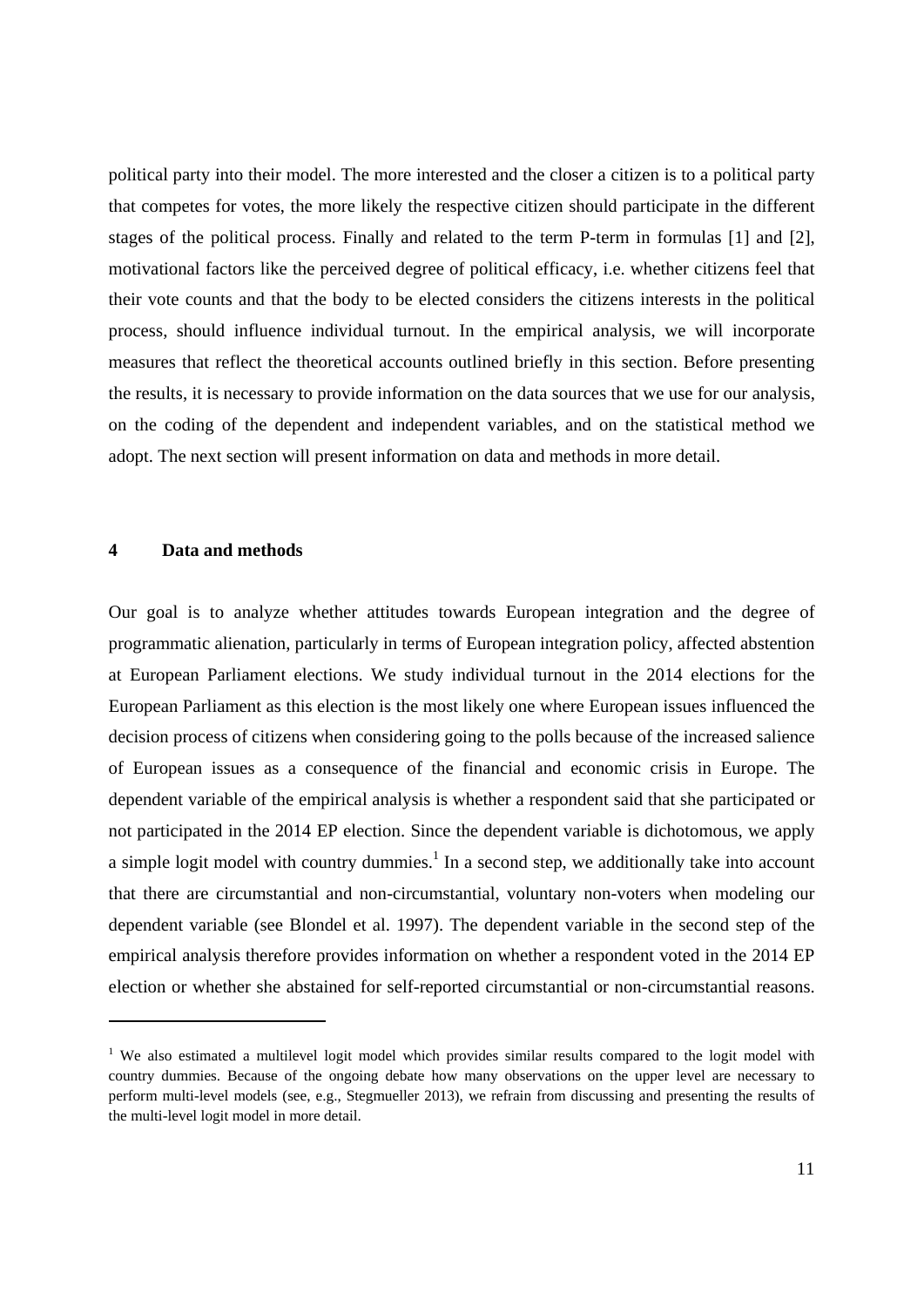Obviously, this notion contains two specifications of non-voters. First, the variable does not comprise actual non-voters, but those survey respondents who answered that they "did not vote" in the recent EP elections. Under the assumption that surveys are generally representative, there has been considerable over-reporting of electoral participation when compared to the actual turnout numbers (see, e.g., Karp and Brockington 2005). For the 2014 EP election, the selfreported, aggregated turnout is on average around 15 percentage points higher than the actual turnout rates of the 28 EU member states. While significant country differences exist in these over-reporting ratios, there seems to be no systematic variation related to the main independent variables of this analysis (see Figure 2).

### \*\*\*Figure 2 about here\*\*\*

Second, the notions of circumstantial and voluntary abstention refer to the reasons of non-voting expressed by the survey respondents. Although the reasons for non-voting are manifold, we argue here that it is particularly important to distinguish between active non-participants and those non-voters that intended to vote, but were prevented from doing so by personal (nonpolitical) circumstances. Our reasoning is that one group abstains deliberately, whereas the latter group fails to vote only accidentally and rather randomly. We expect that the reasons for 'voluntary' abstaining should be different from 'circumstantial' non-voting, so that ideological or programmatic alienation and the impact of policy positions towards European integration should have an effect on non-voting rather for the group of voluntary non-voters than for the ones who abstained for circumstantial reasons. It goes without saying that we are aware of the fact that the self-reporting of both the actual electoral participation as well as its justifications are not ideal measures, as they might suffer from memory lapses and the tendency for social desirability. Moreover, Schmitt and van der Eijk (2008: 213) argue that excluding involuntary abstainers could possibly lead to non-falsifiable propositions. If we find empirical evidence for different determinants of 'voluntary' and 'circumstantial' non-voting, then this would also provide evidence that respondents behaved consistently in the survey when providing reasons why they abstained from voting in the 2014 EP election.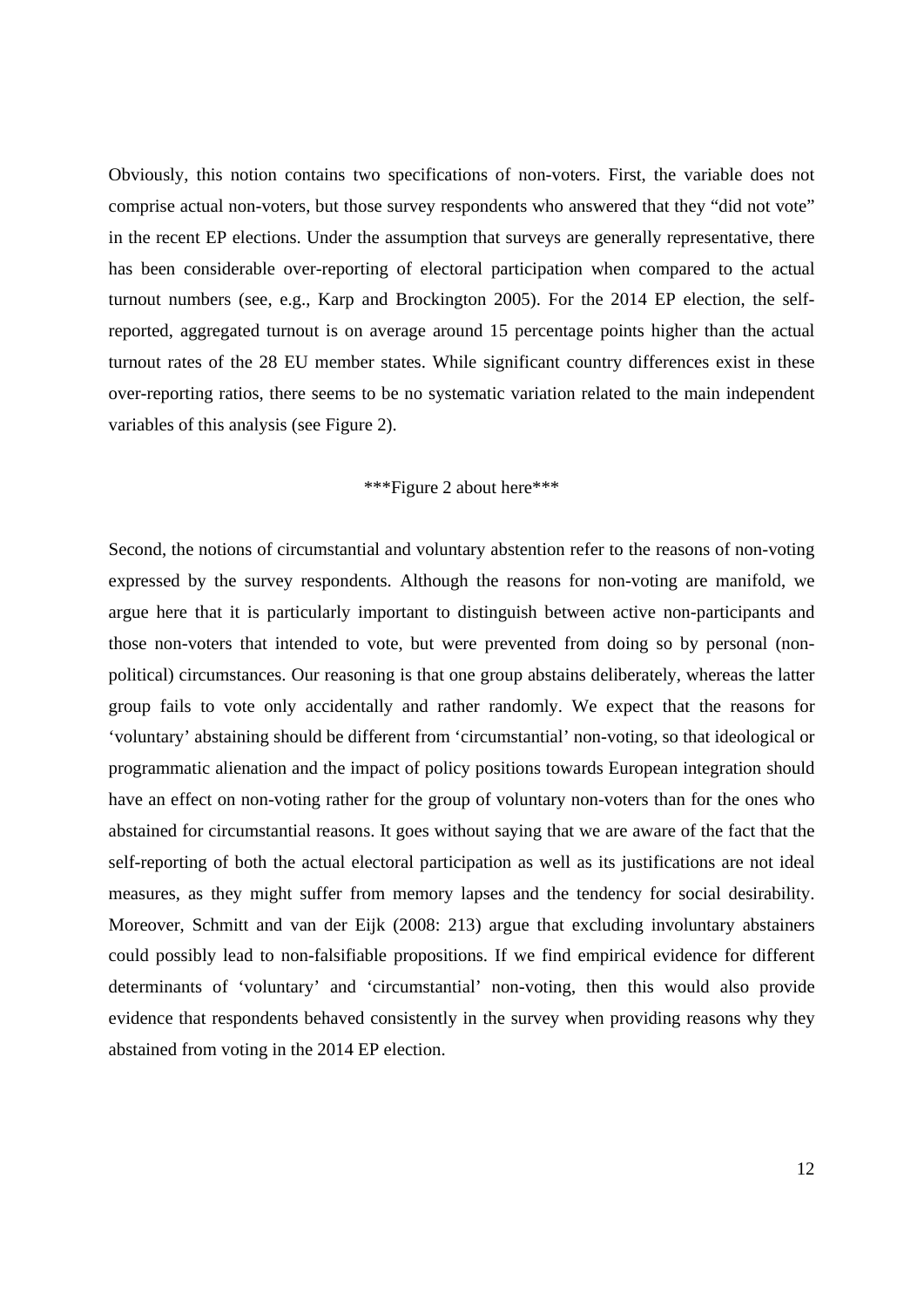The differentiation between these two groups of abstainers has already been applied in the study of non-voting on the national (Johnston and Pattie 1997) and the European level (Blondel et al. 1997). To be more specific, the group of 'circumstantial' non-voters comprises respondents who mentioned that they were exclusively unable to vote due to health problems, holidays, registration problems, or involvement in work, family or leisure activities. In contrast, 'voluntary' abstainers mentioned amongst other reasons that a lack of knowledge and/or interest or the feeling that their vote is not decisive was the cause for not participating in the 2014 EP election. Following the differentiation developed by Blondel, Sinnott and Svensson (1997), about 29% of all respondents who said that they abstained from voting in the 2014 EP election provided purely circumstantial, private reasons for abstention like health issues or family responsibilities. Our second dependent variable contains therefore three values: whether a respondent participated in the 2014 EP election, whether he abstained for 'circumstantial' or for 'voluntary' reasons. The adequate statistical technique for estimating the determinants of voting, circumstantial non-voting and voluntary non-voting is a multinomial logistic regression with country dummy variables (see also Hobolt and Spoon 2012).

Our main independent variables are, first, the respondents' positions on European integration. More specifically, respondents placed themselves on a bipolar 11-point scale asking them European unification 'has already gone too far' (0) or 'should be pushed further' (10). The more a respondent favors further European integration steps, the more likely she should participate in the election to the European Parliament. Secondly, we incorporate the Euclidean distance between a respondent and the position of the party located closest to the position of the respective citizen. The larger the distance is, the more likely it should be that the respondent abstains from participating in the 2014 EP election, in particular if she belongs to the group of voluntary, 'political' abstainers. We follow the general literature on voting behavior in EP elections and on voting in the EP by differentiating between a general left-right dimension and a policy dimension differentiating between positive and negative positions on European integration (e.g., Hix et al. 2006; de Vries et al. 2011; Hobolt and Spoon 2012). By referring to the study by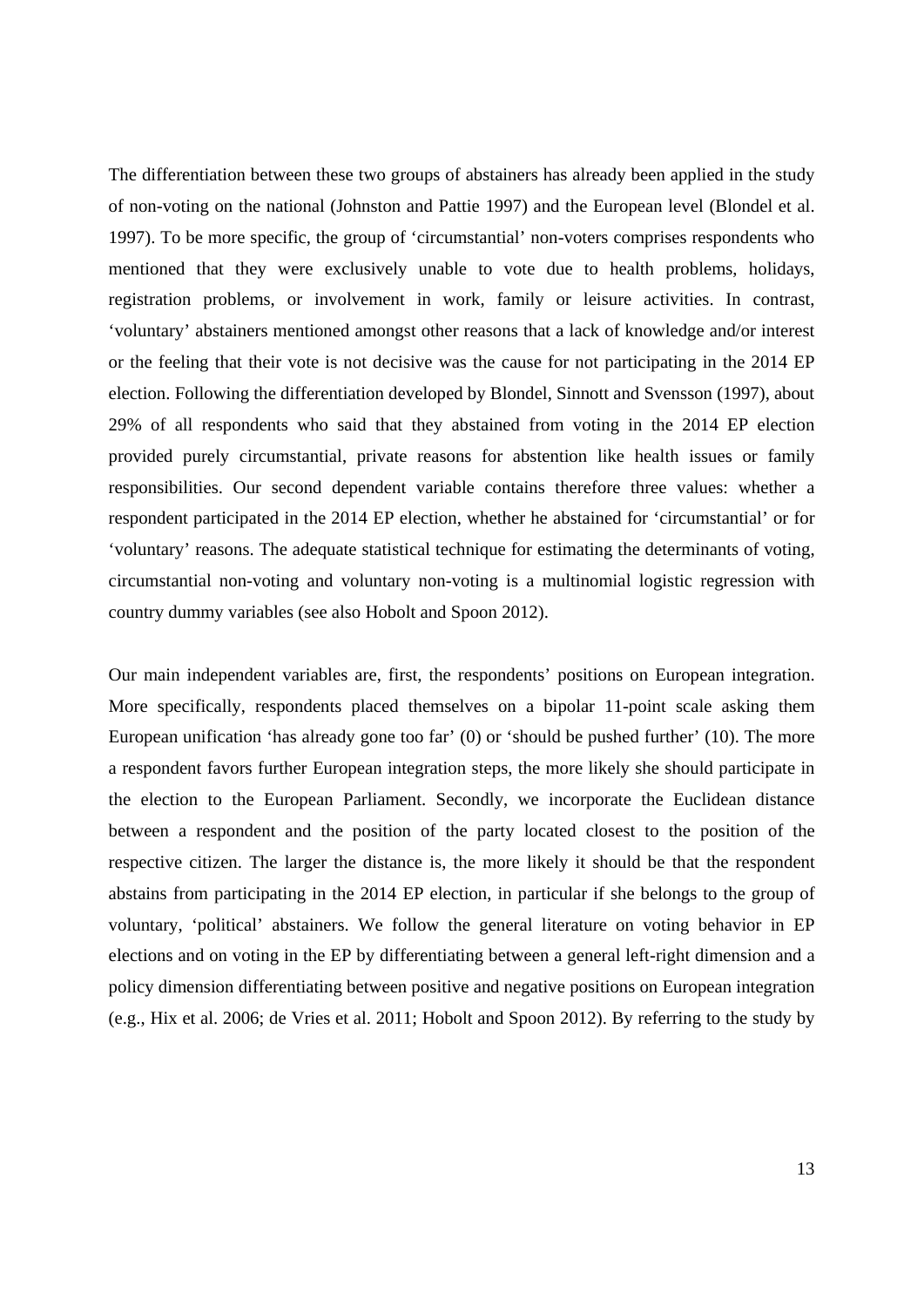Adams, Merrill and Grofman (2005) and because of data restrictions<sup>2</sup>, we calculate the distance between the self-reported position of a respondent on the general left-right axis and the mean perceived position of relevant parties on that dimension. The same applies for the European integration policy dimension. In the first regression model, we incorporate the combined Euclidean distance score, while the second model includes separate measures for the two policy dimensions under study, so that we are able to evaluate whether the degree of 'ideological alienation' or 'European policy alienation' mattered for abstention in the 2014 EP election (see for a similar methodological strategy Debus 2009). Again, these variables that cover the degree of programmatic alienation on the one side and the position towards European integration on the other should help to explain voluntary non-voting, whereas these factors should be less important for explaining circumstantial non-voting.

As indicated in the theory section, a battery of further factors influences individual turnout. We therefore also incorporate the existence of a party identification of a respondent, which should increase the chances for participating in an election, as well as measures for the individual political interest and political efficacy, which should negatively affect abstention in the 2014 EP election. We expect the same relationship for media exposure: the more a respondent received information on the 2014 EP election, the less likely it should be that she abstains. Moreover and by referring to the literature on retrospective economic voting (e.g., Lewis-Beck and Stegmaier 2000, Williams et al. 2015), we control for the individually perceived responsibility on economic policy: if a respondent considers the EU to be accountable, she should be more likely to participate in the EP election, while she should be more likely to abstain if she considers the national government to be responsible.

Besides controlling for structural variables like a respondent's gender, age and degree of education, we constructed two variables on the macro-level that should be important for individual turnout. First, we control for the existence of compulsory voting, which exists in Belgium, Greece, Luxembourg and Cyprus. Secondly, we identify those countries that have been

 $2$  The 'first post-election survey' of the EES 2014 does not include a variable that provides information on the perceived position of parties by respondents on the European integration dimension. What is, however, available from another dataset created by the EES study group (the 'second post-election survey') is the mean position of relevant parties on the European integration dimension as perceived by the respondents.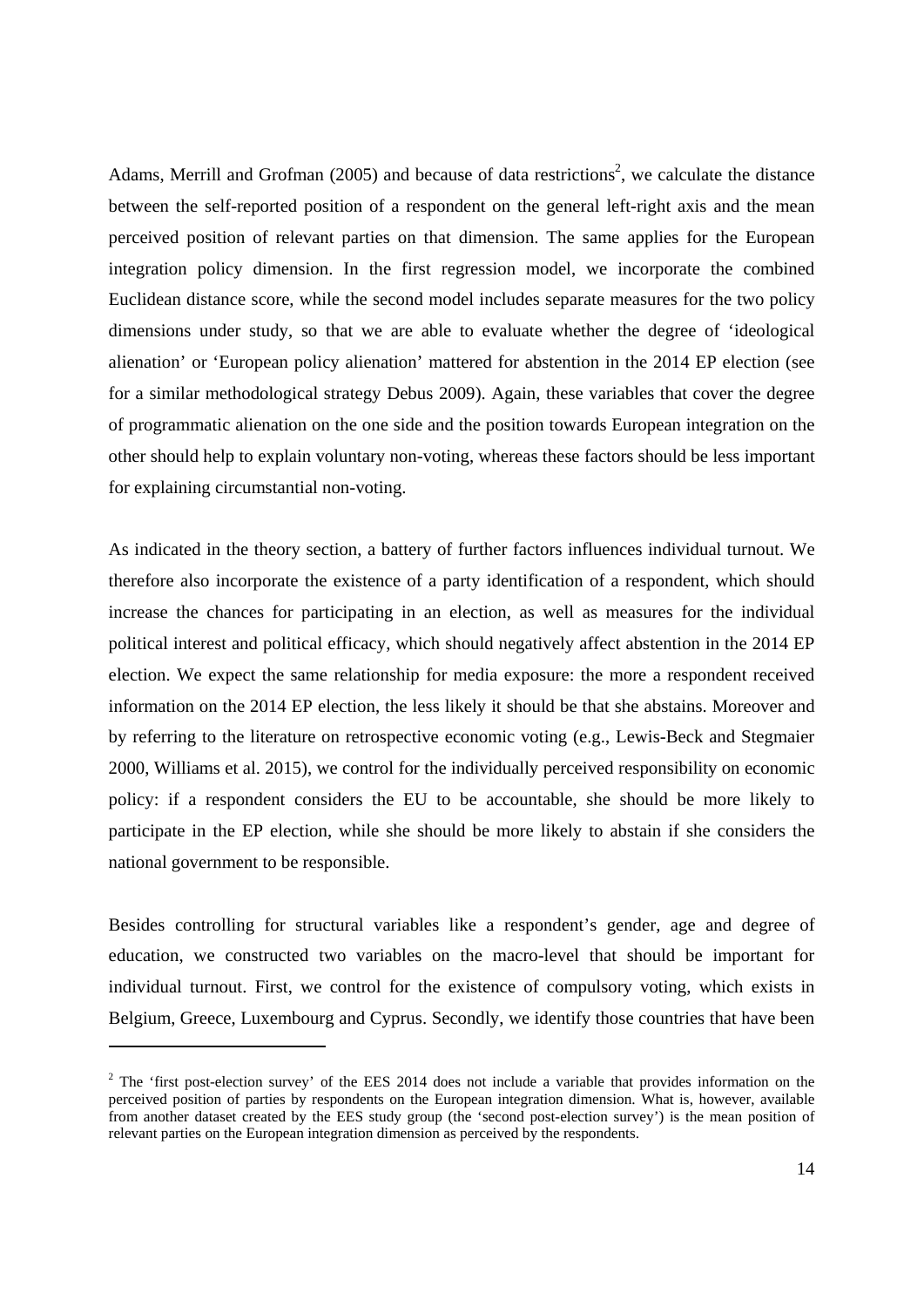and still are highly affected by the Euro crisis – Cyprus, Greece, Spain, Italy, Ireland and Portugal – and where the interest in the EP elections should be higher compared to countries that had not to bear the consequences of austerity policy fostered by the European Union. Having described the characteristics and coding of the variables as well as the applied statistical method, we turn to the evaluation of our theoretical argument in the following section.

#### **5 Analysis**

As already indicated, we first study the determinants of abstention in the 2014 EP election by simply differentiating between voting and non-voting. In a second step, we incorporate information on the reasons why respondents abstained from participating in the 2014 election, so that the dependent variable comprises three characteristics by providing information whether a respondent said that she participated in the 2014 EP election, whether she abstained from participating for circumstantial reasons or for other, rather non-circumstantial reasons. We estimate two logit and multinomial logit models respectively. In the latter, the category 'voted in the 2014 EP election' marks the baseline to which we have to compare the estimated coefficients. Country dummies are included in the regression analyses, but – for the sake of simplicity – the estimated country-dummy effects are not reported.

Table 1 below provides information on the results of the logit model, so that we can estimate the effect of our main explanatory variables – the position of a respondent on further steps towards European integration and her degree of policy alienation – on abstaining from participating in the 2014 EP election. However, while almost all control variables show significant effects pointing in the expected direction, this is not the case for the main variables of interest. The only statistically significant coefficient can be found for the ideological left-right distance in model 2, but in this case the estimated effect shows that the probability of abstaining from vote decreases when the distance between voters and their national political parties increases, which was not expected by our theoretical reasoning. All in all, it seems that our main variables of interest are not doing well at all in explaining non-voting in the 2014 EP elections if we model the dependent variable dichotomously.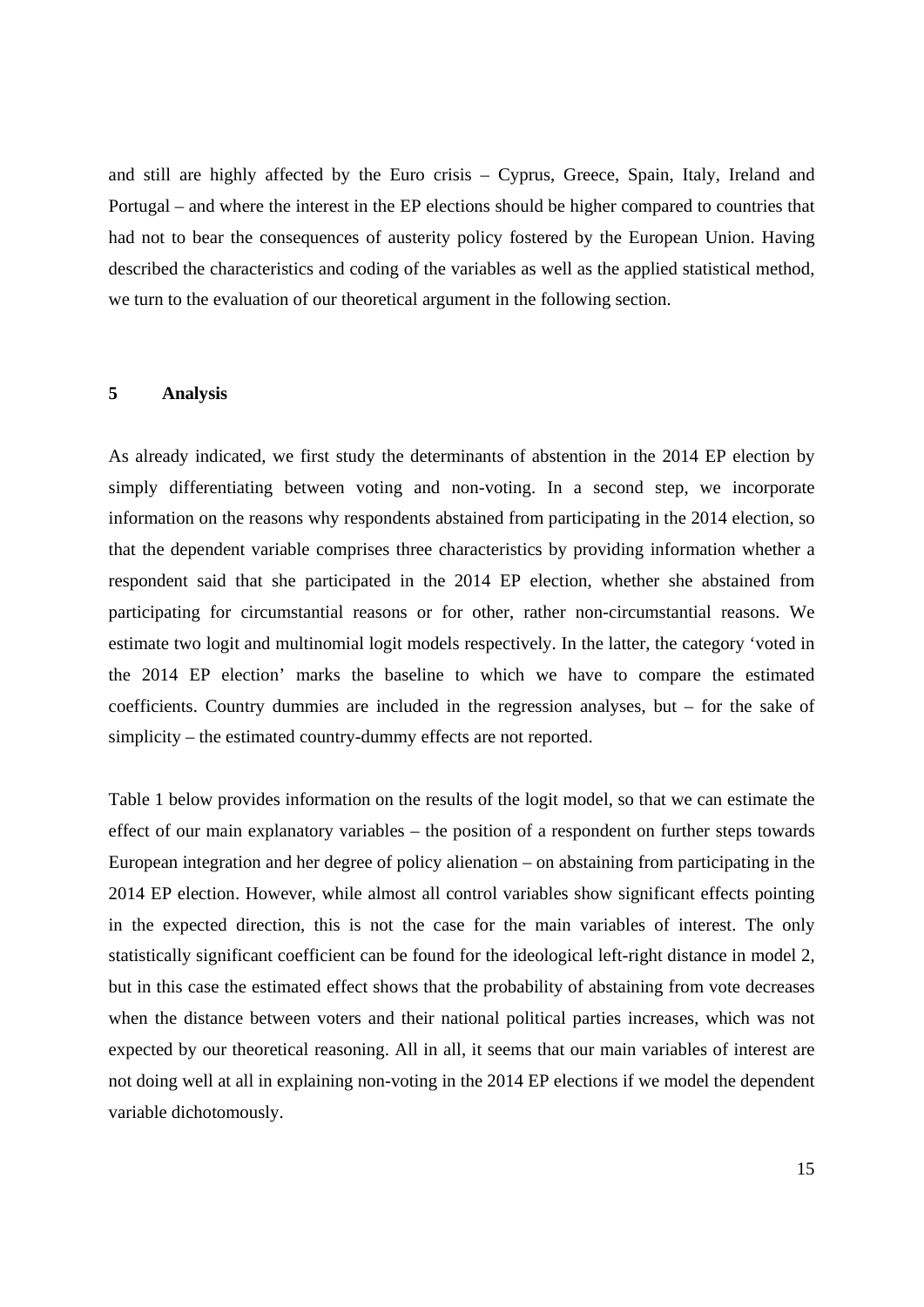#### \*\*\*Table 1 about here\*\*\*

We are now turning to the results of the multinomial logit model which differentiates between voters (which serve as the baseline category), circumstantial abstainers and non-circumstantial, voluntary abstainers. The upper part of Table 2 provides information on the impact of the theoretically derived variables on the self-reported circumstantial non-voting in the 2014 EP election. We here find – as expected – no evidence for the hypothesized direction of the main explanatory variables. Model 1 indicates that an increasing Euclidean distance – in particular on the general left-right axis (see model 2) – towards the party that comes closest to a respondent's position on the left-right axis and on a dimension differentiating between positive and negative positions on European integration has a statistically significant negative effect, indicating that circumstantial non-voting was less likely the larger the distance to the party that comes closest to a respondent's position was. According to model 2, there is no effect that the degree of programmatic alienation on the European policy dimension matters for circumstantial nonvoting. In addition, the results of model 1 provide evidence that a more positive view on European integration increased the chance that a respondent abstained from voting in the 2014 EP election for circumstantial reasons (see the marginal effects presented in Figure 3).

This is completely not in line what we would expect according to our theoretical argument, but the results are reasonable since this group of respondents mentioned that they did not participate in the election because of private, family-related and non-political reasons. Circumstantial nonvoters are in fact rather behaving as voters than non-voters, following our theoretical reasoning regarding the main explanatory variables. There is also no effect on circumstantial abstention of further political variables measuring whether the EU or the national government is responsible for the economy. Only a higher degree of political interest and political efficacy, the existence of a party identification, compulsory voting in the respondents' country and a high degree of media exposure make circumstantial non-voting less likely compared to respondents who voted in the 2014 election.

\*\*\*Table 2 and Figure 3 about here\*\*\*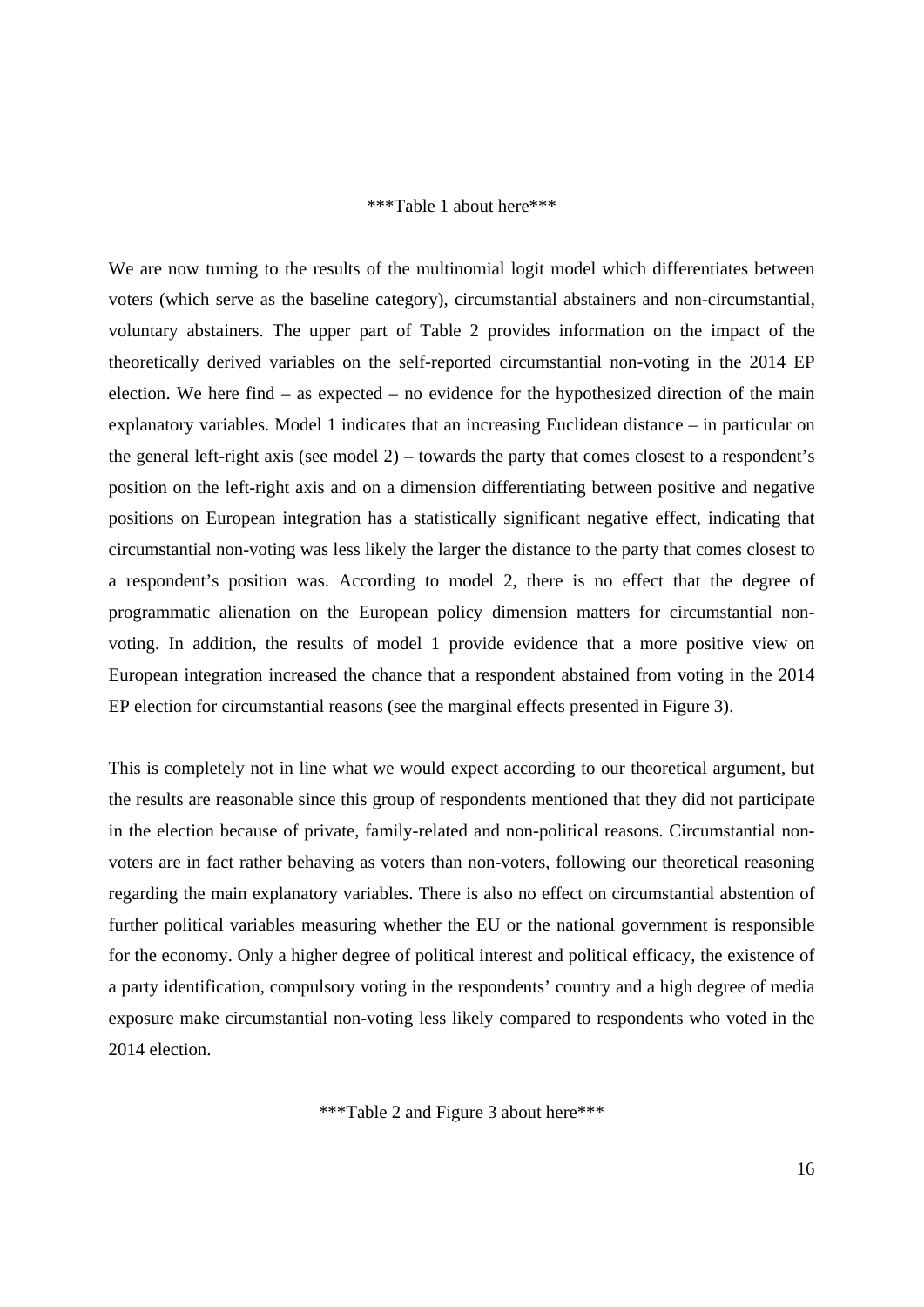Our main interest is, however, to evaluate why voluntary non-voters  $-$  i.e. the ones who abstained not for private, circumstantial reasons – did not participate in the 2014 EP election. Here we should find evidence for our hypotheses on the impact of a respondent's position on European integration and on the influence of the degree of programmatic alienation on abstaining from the 2014 EP election. As the lower part of Table 2 indicates, there is evidence for our first and second hypotheses: the more a respondent favors further European unification, the less likely she abstained in the 2014 EP election for voluntary reasons. Figure 4 shows the marginal effect of a respondent's position on European integration on the probability to abstain in the 2014 EP election for voluntary reasons. If a respondent is not in favor of further steps in European integration, the chances that she voluntarily abstained is about 26%; if a respondent mentioned that she is very much positive on European unification, the probability is significantly lower and just at about 22%.

#### \*\*\*Figure 4 about here\*\*\*

Model 2 also provides evidence for our second hypothesis about the impact of programmatic alienation on abstention: while the effect of the overall Euclidean distance is positive, but insignificant according to model 1, only the effect of the Euclidean distance based on European integration policy reaches standard levels of statistical significance and has the expected positive direction: the larger the distance between a respondent and the party closest to her on the European integration dimension, the more likely it was that she will abstain from voting in the 2014 EP election. Figure 5 clarifies the impact of this 'alienation' variable graphically. If the distance between a respondent and a party on the European policy dimension is zero, then the likelihood that these citizens abstained were 23%; if, however, the distance between a respondent and the party closest to her on the European policy dimension reached its maximum, the chances that she abstained increased to 26%. This provides evidence that not only the European policy position of voters influence voluntary non-voting, but also that the offers of parties on European policy matter and to which degree these offers match with European policy positions of citizens who were allowed to vote in the 2014 EP election. This implies that turnout in EP elections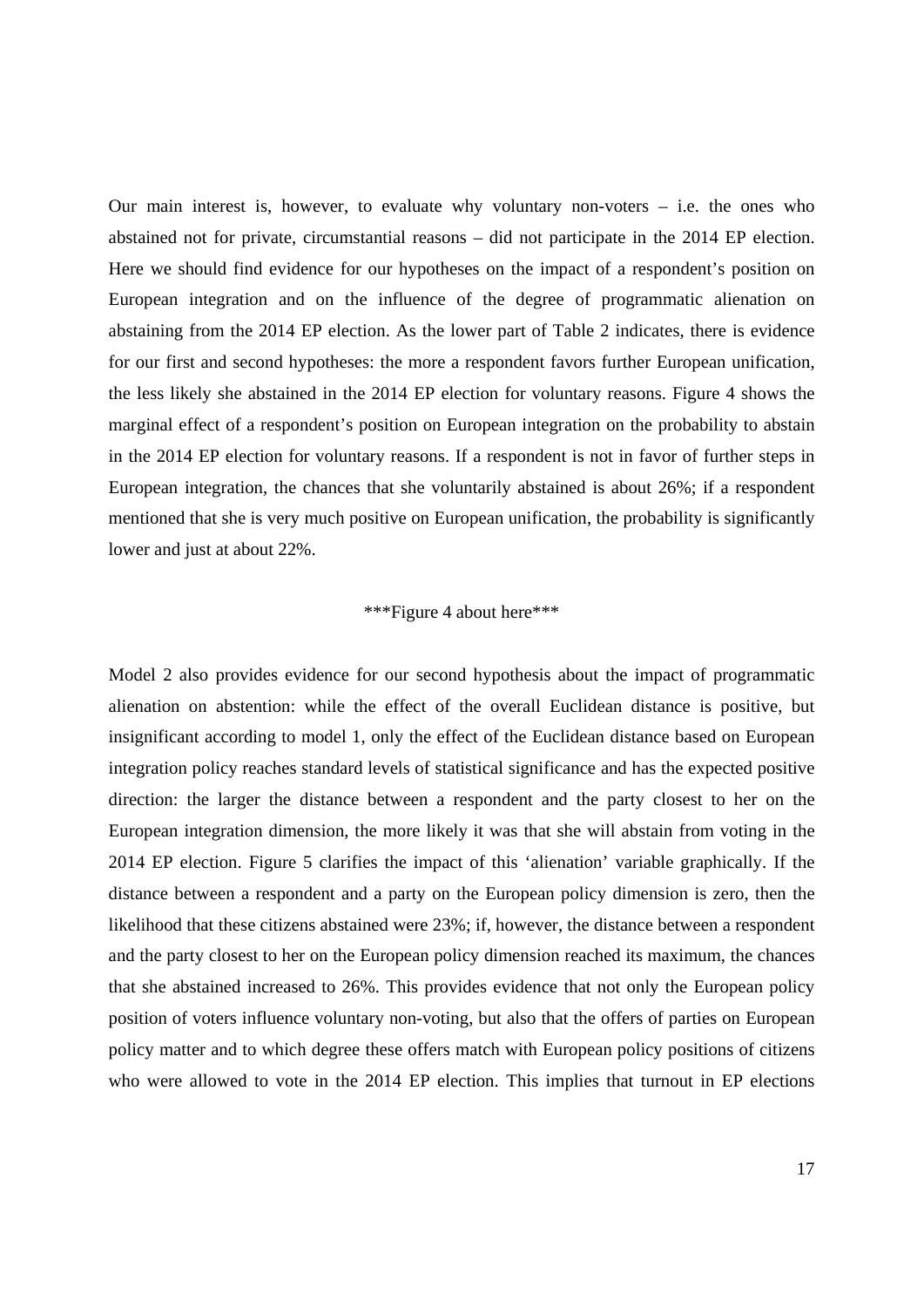would increase if parties would provide European policy positions in their election manifestos that come closer to the positions of the electorate.

\*\*\*Figure 5 about here\*\*\*

The remaining effects are in line with what one would expect: the more a respondent considers the European Union responsible for the economic situation, the more likely she abstains for voluntary reasons in the 2014 EP elections. Since there is no effect of the variable indicating that a respondent who blames the national government for the state of the economic, we find once more evidence that voluntary non-voting can be traced back in the 2014 EP election to European policy issues, meaning that in 2014 – maybe because of the financial crisis, its implications for EU decision-making and the high degree of politicization – abstention was stronger influenced by European issues than by national issues. The latter would imply that – at least in terms of individual turnout – the 2014 EP election was not a second-order *national* election. The effects of the remaining variables show the expected directions, for instance, party identifiers are significantly less likely to abstain voluntarily; the same is true for respondents that are very interested in politics and that feel that their vote counts, i.e. respondents who believe in political efficacy. In line with our expectations, the effect sizes of all control variables are higher for voluntary than for circumstantial non-voters.

#### **6 Conclusions**

The aim of this paper was to evaluate the impact of citizens' attitudes towards the European integration process and their perception of being represented by political parties for their individual decisions whether or not to participate in the elections to the European Parliament. We have theoretically argued that a negative stance on European integration as well as a high distance to the closest party on this policy dimension increases the probability of abstaining in European elections, because both factors lead to a reduced utility in the individual calculus of voting. In the empirical analysis, we have tested these two propositions using post-electoral survey data of the 2014 EP elections and found evidence for both hypotheses. However, we have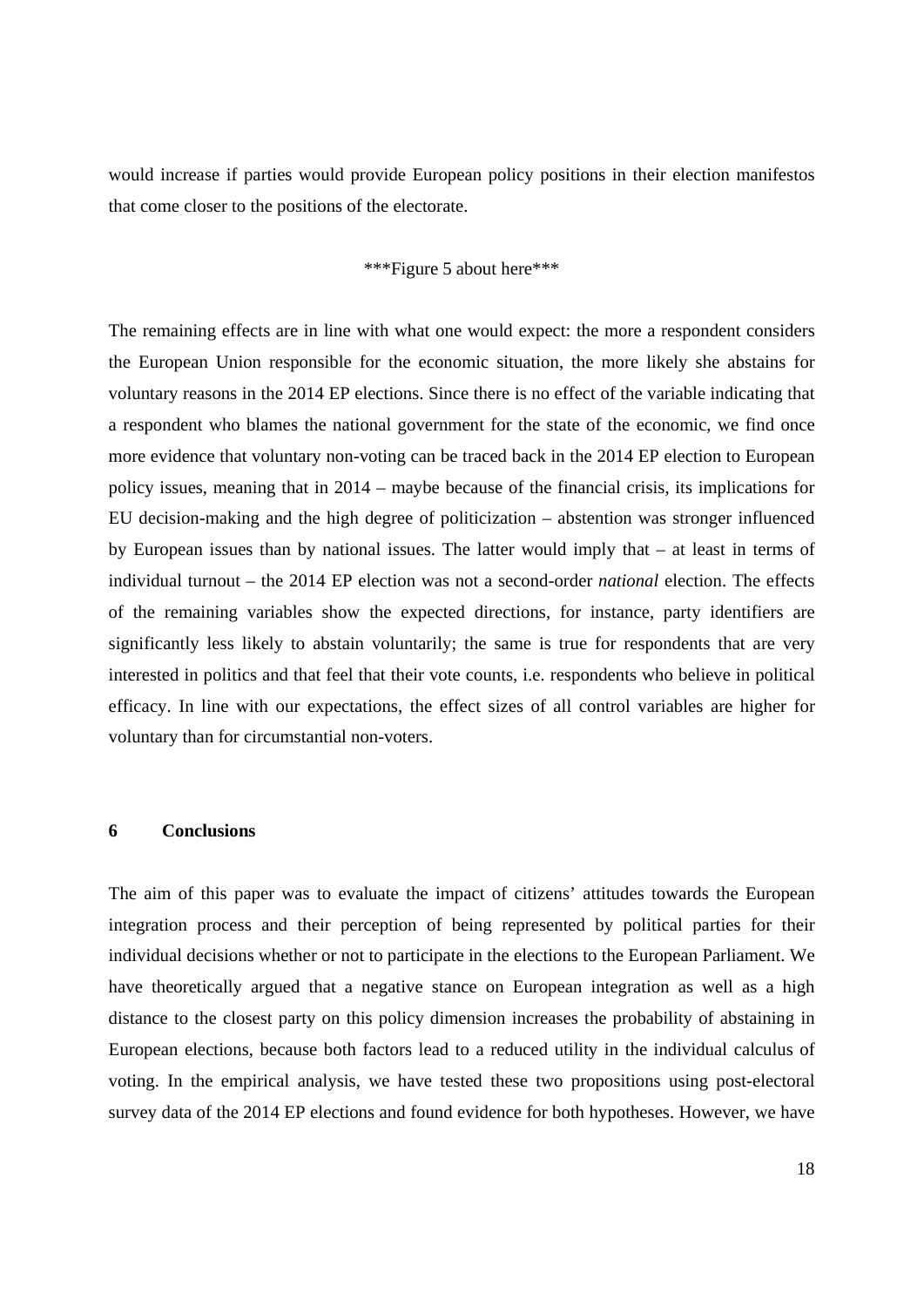seen that our main explanatory variables only matter for non-voters who deliberately stayed away from the ballot boxes, but not for those abstainers who were prevented from voting by personal circumstances.

Since our original research interest was to access the question whether 'Europe matters' for citizens in their participation in European politics, particularly during the years of economic crises in Europe, we can conclude that it apparently does. While the popular 'second-order national elections' paradigm would suggest that citizens make their participation in EP elections dependent on factors located on the national level, we have seen in this paper that this is not totally true. In fact, both Eurosceptic attitudes as well as the alienation from political parties in their stance on European integration are helpful to understand why voters choose not to participate in elections on the European level. We acknowledge, however, that this is the case only to a certain extent and that the explanatory power of these variables is rather low compared to the traditional determinants of turnout and political participation more generally. Nevertheless, our results support the findings of other studies (Blondel et al. 1998, Flickinger and Studlar 2007, Stockemer 2012) concluding that Europe matters for turnout in European elections.

Three more limitations of our analysis have to be mentioned here: one being of theoretical nature whereas the other two relate to the data we have used. First, our theoretical assumption that Euroscepticism leads to a lesser likelihood of participating in European politics ignores the mobilizing potential of Eurosceptic parties. It is therefore very plausible that negative attitudes towards European integration have also positively affected turnout in the 2014 EP elections. Integrating this reasoning in the theoretical model and thereby differentiating between Eurosceptic voters and Eurosceptic non-voters could be a promising way for further research to identify the effect of EU-related orientation on turnout more clearly.

Secondly, our results concerning policy alienation can be questioned on the basis that we have used aggregated – or 'objective' – policy positions of national political parties to measure the distance between voters and parties. However, it could be very well argued that the individual decision whether or not to vote depends more on the 'subjective' policy positions of political parties that voters perceive. This data was, yet, not available in case of the 2014 EP elections.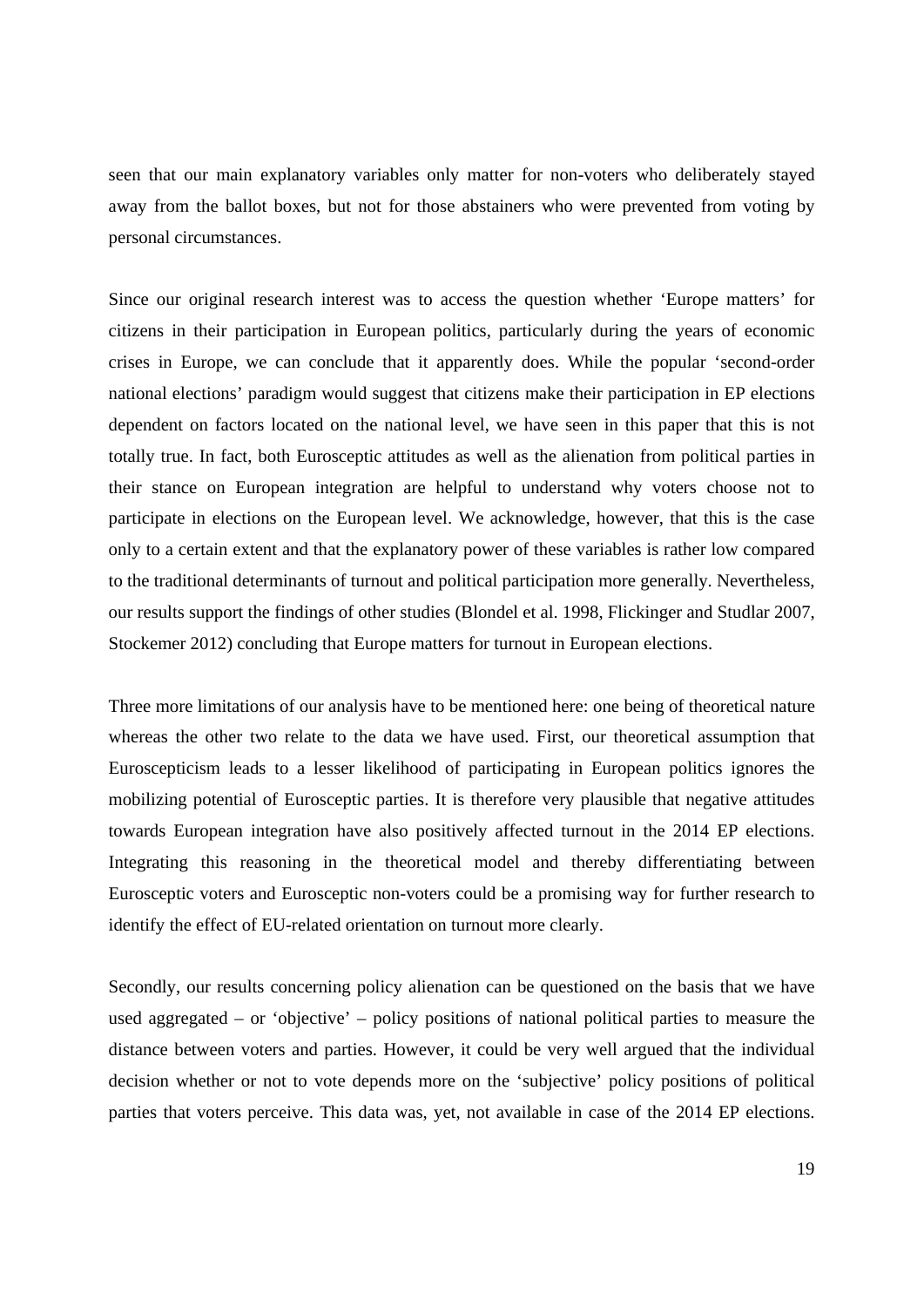Thirdly, we are aware that survey respondents are often unreliable in accurately recalling past behavior, which is the main reason why over-reporting of turnout is such a frequently observed phenomenon. This problem which is caused by forgetfulness, non-attitudes, and cognitive bias (see van Elsas et al. 2013) have even led some researchers to conclude that "recall data should not be incorporated into models of voting behavior" (Weir 1975: 53). Other studies, however, have shown that "substantive conclusions about the factors that influence voting or non-voting are largely unaffected by the use of validated as opposed to reported voting data" (Sigelman 1982: 47). Although we are convinced that it is conceptually important to distinguish between voluntary non-voting and abstention due to circumstantial reasons, we admit that the problems connected to recall questions should be particularly strong when respondents are asked to justify their past behavior. Empirical findings that rely on recall data have to be therefore treated with a certain caution. Future research should take these restrictions into account and provide additional measurements of voluntary non-voting.

Lastly, another promising route for further investigating to what extent European orientations matter for participation in European elections lies in identifying more ways in which this could be the case. While we consider the two main explanatory variables and their causal link to the turnout decision to be highly relevant, we also agree that there are be even more attitudinal concepts that could help explaining citizens' engagement and participation in European politics, as it has been shown in past research as well (see for example Clark 2014). In our view, the finding that 'Europe matters' for citizens' political participation in EU politics will eventually benefit rather than suffer from such further research efforts.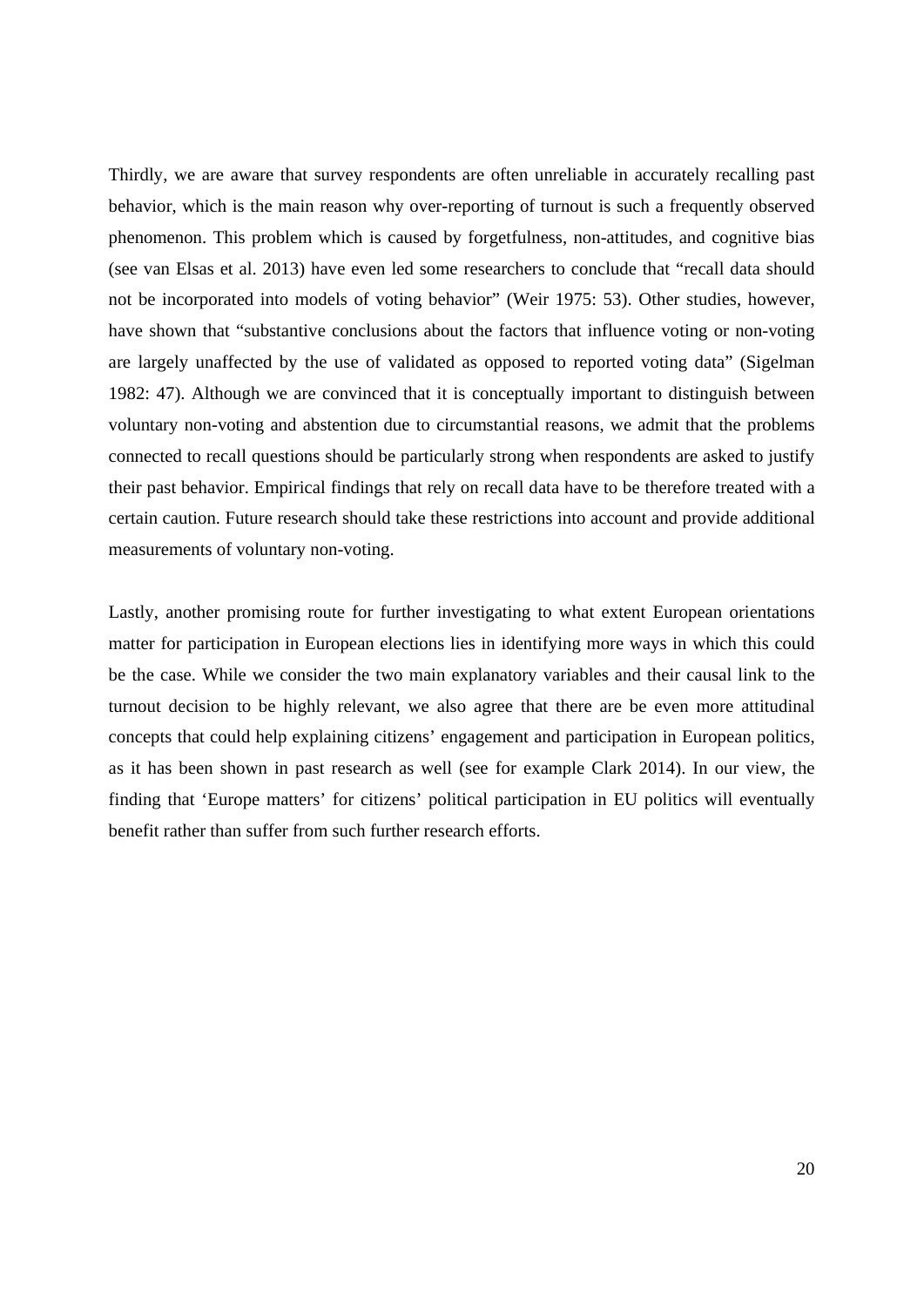#### **References**

- Adams, James, Merrill, Samuel III and Grofman, Bernard (2005): *A unified theory of party competition: A cross-national analysis integrating spatial and behavioral factors*, Cambridge: Cambridge University Press.
- Allenspach, Dominik (2012): *Der Effekt der Systemunterstützung auf die politische Partizipation. Eine vergleichende Analyse westlicher Demokratien*, Wiesbaden: VS Verlag.
- Bäck, Hanna, Teorell, Jan and Westholm, Andres (2011): 'Explaining modes of participation: A dynamic test of alternative rational choice models', *Scandinavian Political Studies* 34(1): 74-97.
- Bäck, Hanna and Debus, Marc (2016): *Political Parties, Parliaments and Legislative Speechmaking*. London: Palgrave Macmillan.
- Blais, André (2006): 'What affects voter turnout?', *Annual Review of Political Science* 9: 111-125.
- Blondel, Jean, Sinnott, Richard and Svensson, Palle (1997): 'Representation and voter participation', *European Journal of Political Research* 32(2): 243-272.
- Blondel, Jean, Sinnott, Richard and Svensson, Palle (1998): *People and parliament in the European Union: participation, democracy, and legitimacy*, New York: Oxford University Press.
- Campbell, Angus, Converse, Philip E., Miller, Warren E. and Stokes, Donald E. (1960): *The American Voter*, New York: Wiley.
- Caprara, Gian Vittorio, Alessandri, Guido and Eisenberg, Nancy (2012): 'Prosociality: The contribution of traits, values, and self-efficacy beliefs', *Journal of Personality and Social Psychology* 102(6): 1289-1303.
- Clark, Nicholas (2014): 'Explaining low turnout in European elections: The role of issue salience and institutional perceptions in elections to the European Parliament', *Journal of European Integration* 36(4): 339-356.
- Corbett, Richard (2014): 'European elections are second-order elections: Is received wisdom changing?', *Journal of Common Market Studies* 52(6): 1194-1198.
- Debus, Marc (2009): 'Pre-electoral commitments and government formation', *Public Choice* 138(1-2): 45-64.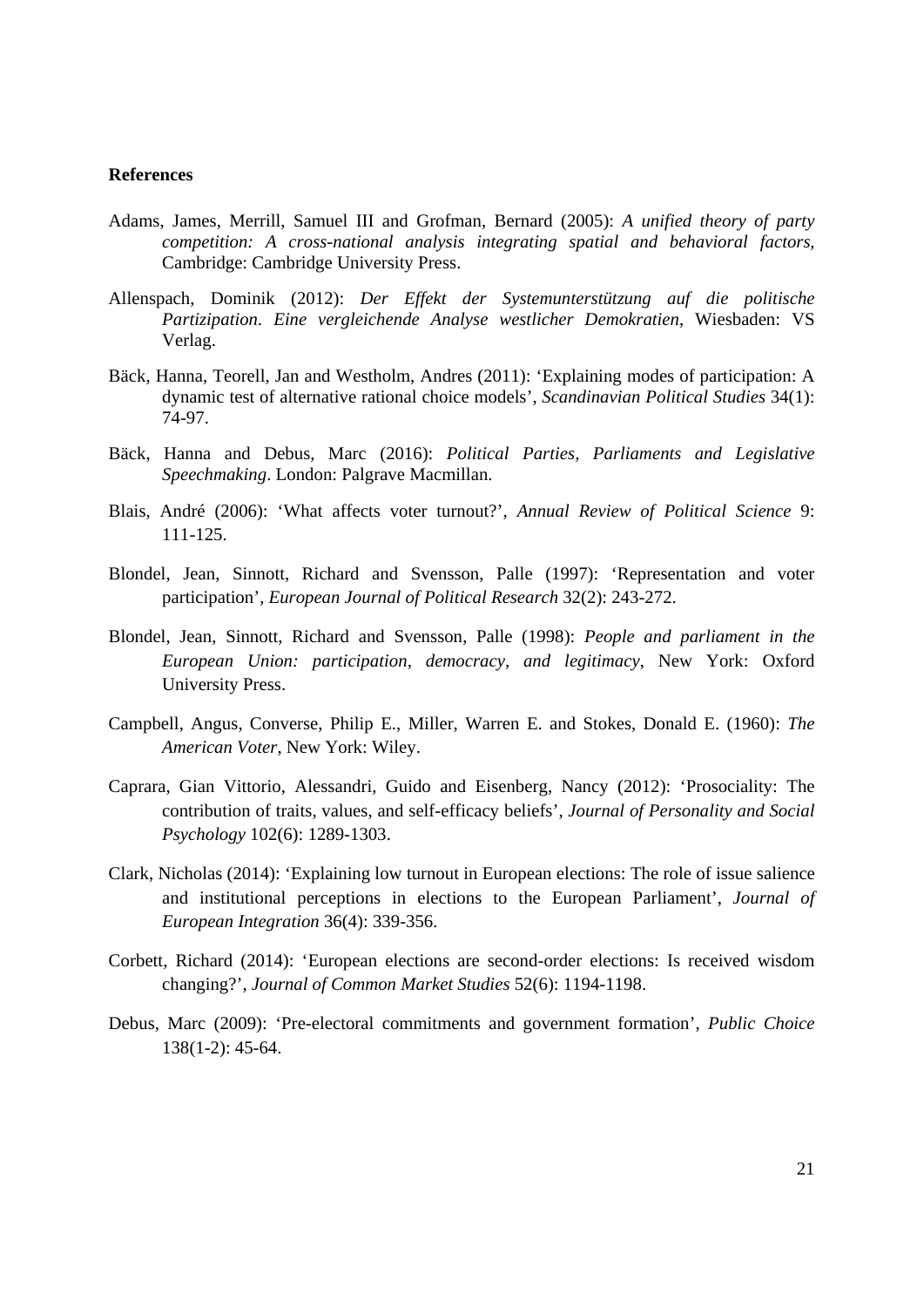- De Vries, Catherine E., van der Brug, Wouter, van Egmond, Marcel H. and van der Eijk, Cees (2011): 'Individual and contextual variation in EU issue voting: The role of political information', *Electoral Studies* 30(1): 16-28.
- Downs, Anthony (1957): 'An economic theory of political action in a democracy', *The Journal of Political Economy* 65(2): 135-150.
- Eichenberg, Richard C. and Dalton, Russell J. (2007): 'Post-Maastricht blues: The transformation of citizen support for European integration, 1973–2004', *Acta Politica* 42(2): 128-152.
- Flickinger, Richard S. and Studlar, Donley T. (2007): 'One Europe, many electorates? Models of turnout in European Parliament elections after 2004', *Comparative Political Studies* 40(4): 383-404.
- Franklin, Mark N. (2001): 'How structural factors cause turnout variations at European Parliament elections', *European Union Politics* 2(3): 309-328.
- Franklin, Mark N. and Hobolt, Sara B. (2011): 'The legacy of lethargy: How elections to the European Parliament depress turnout', *Electoral Studies* 30(1): 67-76.
- Geys, Benny (2006): 'Explaining voter turnout: A review of aggregate-level research', *Electoral Studies* 25(4): 637-663.
- Hirschmann, Albert O. (1970): *Exit, Voice, and Loyalty: Responses to Decline in Firms, Organizations and States*, Cambridge, MA: Harvard University Press.
- Hix, Simon (2002): 'Parliamentary behavior with two principals: Preferences, parties, and voting in the European Parliament ', *American Journal of Political Science* 46(3): 688-698.
- Hix, Simon and Høyland, Bjørn (2013): 'Empowerment of the European Parliament', *Annual Review of Political Science* 16(1): 171-189.
- Hix, Simon and Marsh, Michael (2007): 'Punishment or protest? Understanding European parliament elections', *Journal of Politics* 69(2): 495-510.
- Hix, Simon and Marsh, Michael (2011): 'Second-order effects plus pan-European political swings: An analysis of European Parliament elections across time', *Electoral Studies*  30(1): 4-15.
- Hix, Simon, Noury, Abdul and Roland, Gerard (2006): 'Dimensions of politics in the European Parliament', *American Journal of Political Science* 50(2): 494-511.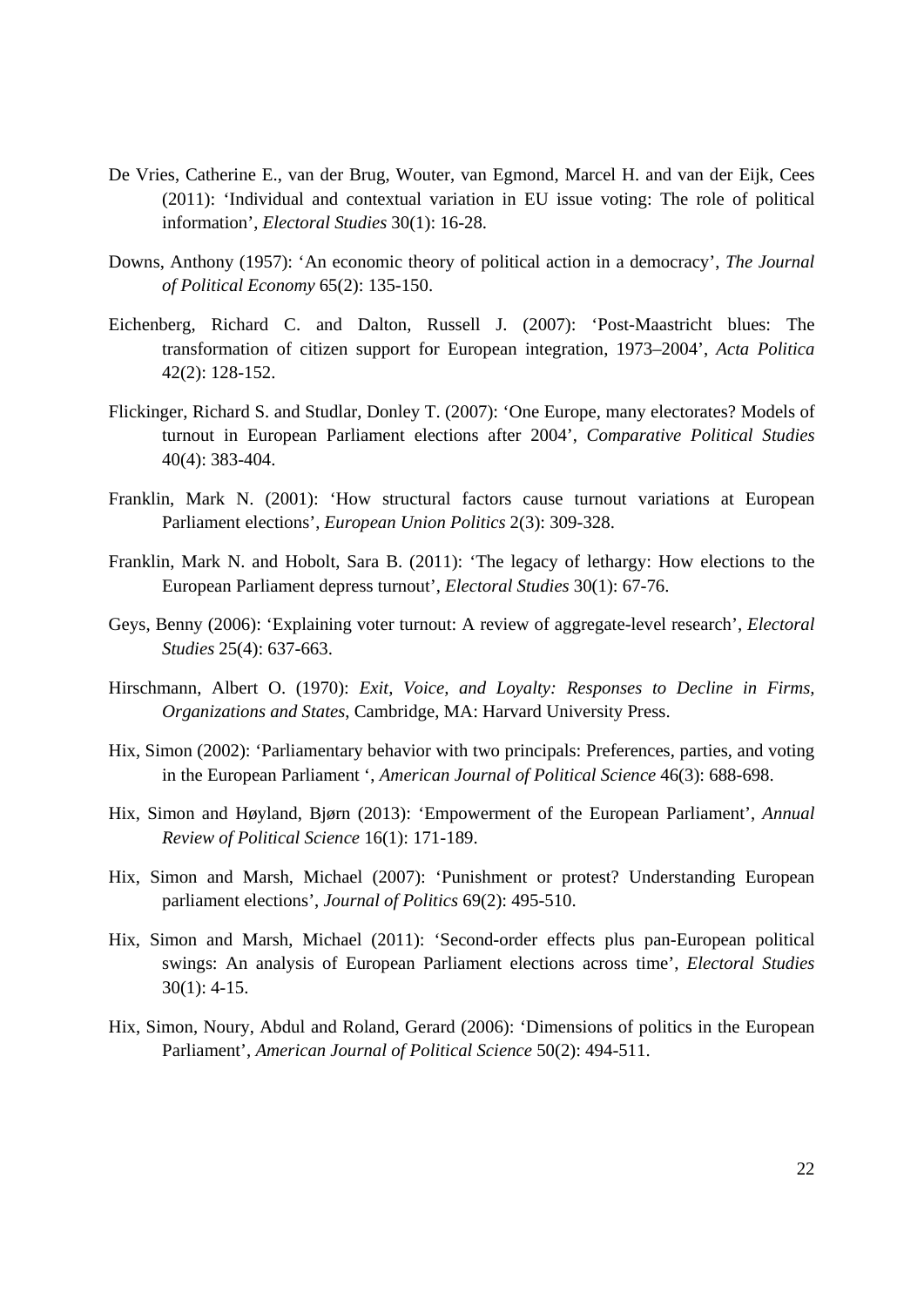- Hobolt, Sara B. and Spoon, Jae-Jae (2012): 'Motivating the European voter: Parties, issues and campaigns in European Parliament elections', *European Journal of Political Research* 51(6): 701-727.
- Hobolt, Sara B., Spoon, Jae-Jae and Tilley, James (2008): 'A vote against Europe? Explaining defection at the 1999 and 2004 European Parliament elections', *British Journal of Political Science* 39(1): 93-115.
- Johnston, Ronald J. and Pattie, Charles J. (1997): 'Where's the difference? Decomposing the impact of local election campaigns in Great Britain', *Electoral Studies* 16(2): 165-174.
- Karp; Jeffrey A. and Brockington, David (2005): 'Social desirability and response validity: A comparative analysis of overreporting voter turnout in five countries', *Journal of Politics* 67(3): 825-840.
- Lewis-Beck, Michael S., and Mary Stegmaier (2000): "Economic determinants of electoral outcomes." *Annual Review of Political Science* 3(1), 183-219.
- Lindberg, Leon N. and Scheingold, Stuart A. (1970): *Europe's would-be polity: patterns of change in the European community*, Englewood Cliffs, NJ: Prentice-Hall.
- Marsh, Alan and Kaase, Max (1979): 'Background of political action', in: Barnes, Samuel H., Max Kaase, Klaus R. Allerbeck, Barbara G. Farah, Felix J. Heunks, Ronald Inglehart, Kent M. Jennings, Hans-Dieter Klingemann, Alan Marsh and Leopold Rosenmayr, *Political action: Mass participation in five Western countries*, Beverly Hills: Sage, pp. 97-136.
- Mattila, Mikko (2003): 'Why bother? Determinants of turnout in the European elections', *Electoral Studies* 22(3): 449-468.
- Moe, Terry M. (1980): 'A calculus of group membership', *American Journal of Political Science* 24(4): 593-632.
- Muller, Edward N. and Opp, Karl-Dieter (1986): 'Rational choice and rebellious collective action', *American Political Science Review* 80(2): 471-487.
- Nagel, Jack H. (1987): *Participation*, Englewood Cliffs, NJ: Prentice-Hall.
- Norris, Pippa (1999): *Critical Citizens: Global Support for Democratic Government: Global Support for Democratic Government*, Oxford: Oxford University Press.
- Olson, Mancur (1965): *The Logic of Collective Action: Public Goods and the Theory of Groups*, Cambridge, MA: Harvard University Press.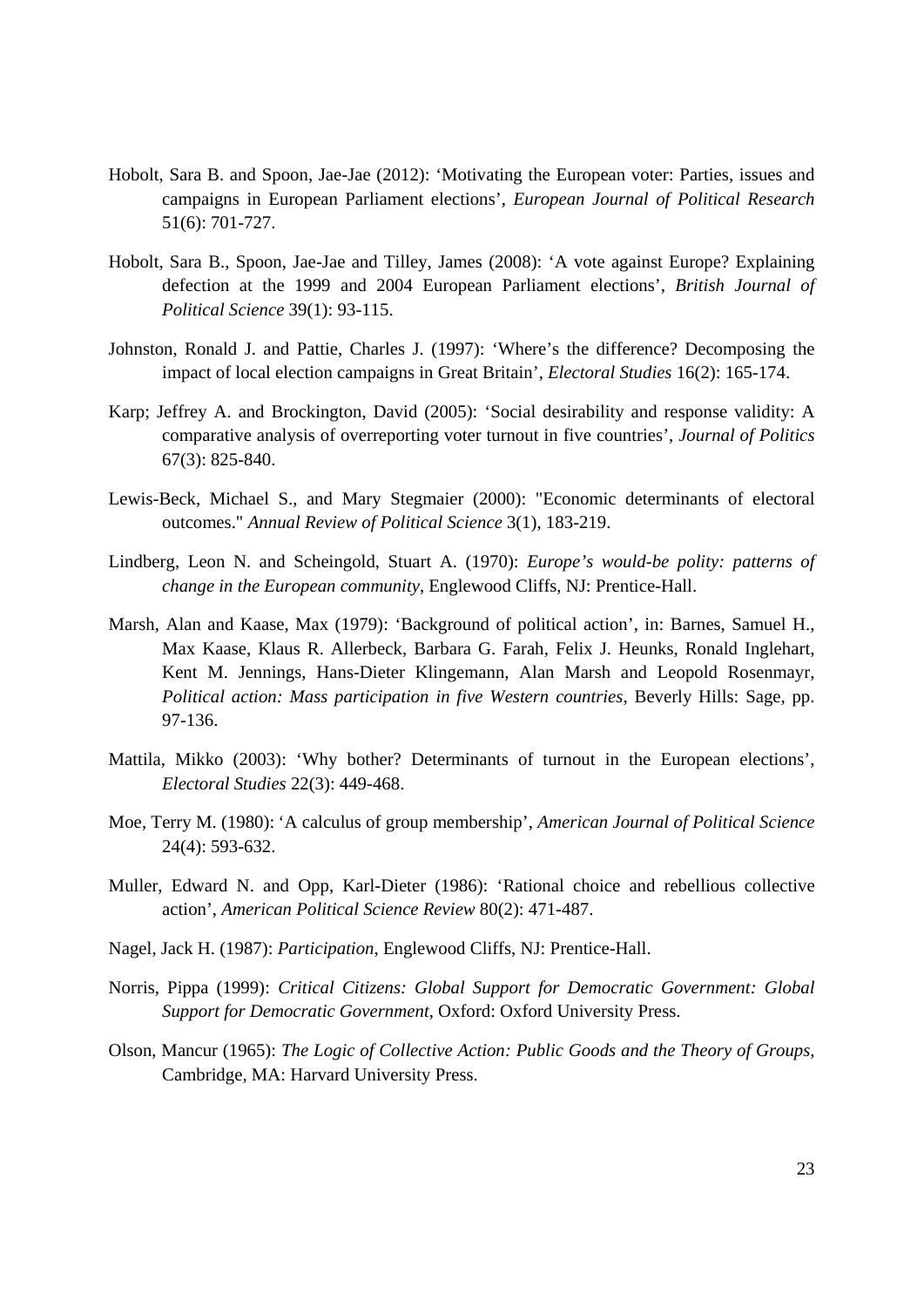- Reif, Karlheinz and Schmitt, Hermann (1980): 'Nine Second-order National Elections a Conceptual Framework for the Analysis of European Election Results', *European Journal of Political Research* 8(1): 3-44.
- Riker, William H. and Ordeshook, Peter C. (1968): 'Theory of Calculus of Voting', *American Political Science Review* 62(1): 25-42.
- Schmitt, Hermann (Ed.) (2010): *European Parliament Elections after Eastern Enlargement*, London: Routledge.
- Schmitt, Hermann and Thomassen, Jacques (Eds.) (1999): *Political Representation and Legitimacy in the European Union*, Oxford: Oxford University Press.
- Schmitt, Hermann and van der Eijk, Cees (2007): 'Non-voting in European Parliament elections and support for European integration', in: van der Brug, Wouter and Cees van der Eijk (eds.), *European Elections and Domestic Politics: Lessons from the Past and Scenarios for the Future*, Notre Dame: Notre Dame University Press, pp. 145-167.
- Schmitt, Hermann and van der Eijk, Cees (2008): 'There is not much Eurosceptic non-voting in European Parliament elections', in: Szcezerbiak, Aleks and Paul Taggart (eds.), *The Comparative Party Politics of Euroscepticism. Comparative and Theoretical Perspectives*, Oxford: Oxford University Press, pp. 208-237.
- Sigelman, Lee (1982): 'The nonvoting voter in voting research', *American Journal of Political Science* 26(1): 47-56.
- Smets, Kaat and Van Ham, Caroline (2013): 'The embarrassment of riches? A meta-analysis of individual-level research on voter turnout', *Electoral Studies* 32(2): 344-359.
- Stegmueller, Daniel (2013): 'How Many Countries for Multilevel Modeling? A Comparison of Frequentist and Bayesian Approaches', *American Journal of Political Science* 57(3): 748- 761.
- Stockemer, Daniel (2012): 'Citizens' support for the European Union and participation in European Parliament elections', *European Union Politics* 13(1): 26-46.
- van Elsas, Erika, Lubbe, Rozemarijn, van der Meer, Tom W.G. and van der Brug, Wouter (2014): 'Vote recall: A panel study on the mechanisms that explain vote recall inconsistency', *International Journal of Public Opinion Research* 26(1): 18-40.
- van Spanje, Joost and De Vreese, Claes (2011): 'So what's wrong with the EU? Motivations underlying the Eurosceptic vote in the 2009 European elections', *European Union Politics* 12(3): 405-429.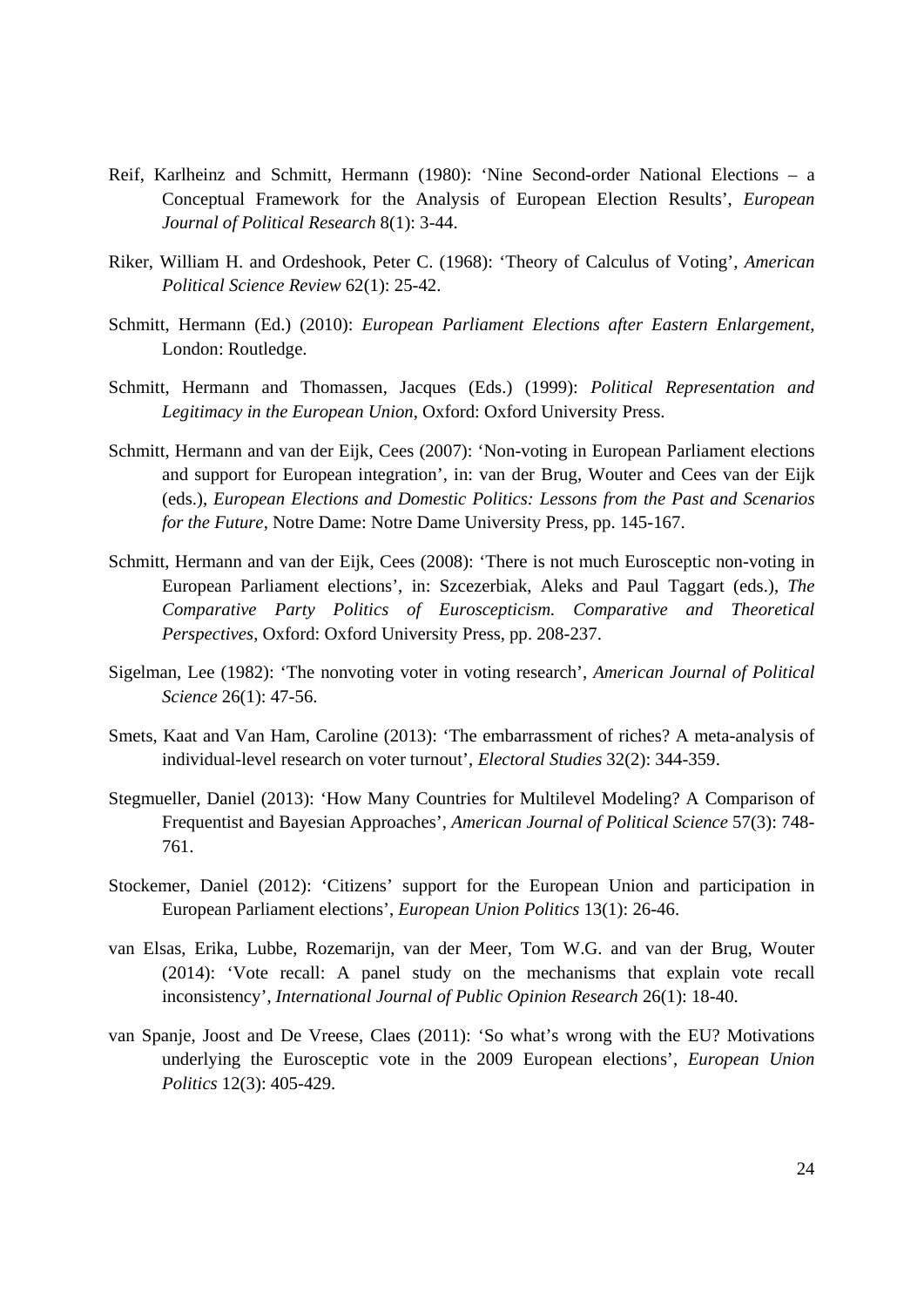- Verba, Sidney and Nie, Norman H. (1972): *Participation in America: Social equality and political democracy*, New York: Harper&Row.
- Verba, Sidney, Schlozman, Kay Lehman and Brady, Henry (1995): *Participation in America: Social equality and political democracy*, Cambridge, MA: Harvard University Press.
- Warwick, Paul V. (2005): 'Do policy horizons structure the formation of parliamentary governments?: The evidence from an expert survey', *American Journal of Political Science* 49(2): 373-387.
- Warwick, Paul V. (2006): *Policy horizons and parliamentary government*, Cambridge: Cambridge University Press.
- Weir, Blair T. (1975): 'The distortion of voter recall', *American Journal of Political Science* 19(1): 53-62.
- Whiteley, Paul F. (1995): 'Rational Choice and Political Participation Evaluating the Debate', *Political Research Quarterly* 48(1): 211-233.
- Williams, Laron K., Stegmaier, Mary and Debus, Marc (2015): 'Relaxing the Constant Economic Vote Restriction Economic evaluations and party support in Germany', *Party Politics*, DOI: 1354068815593458.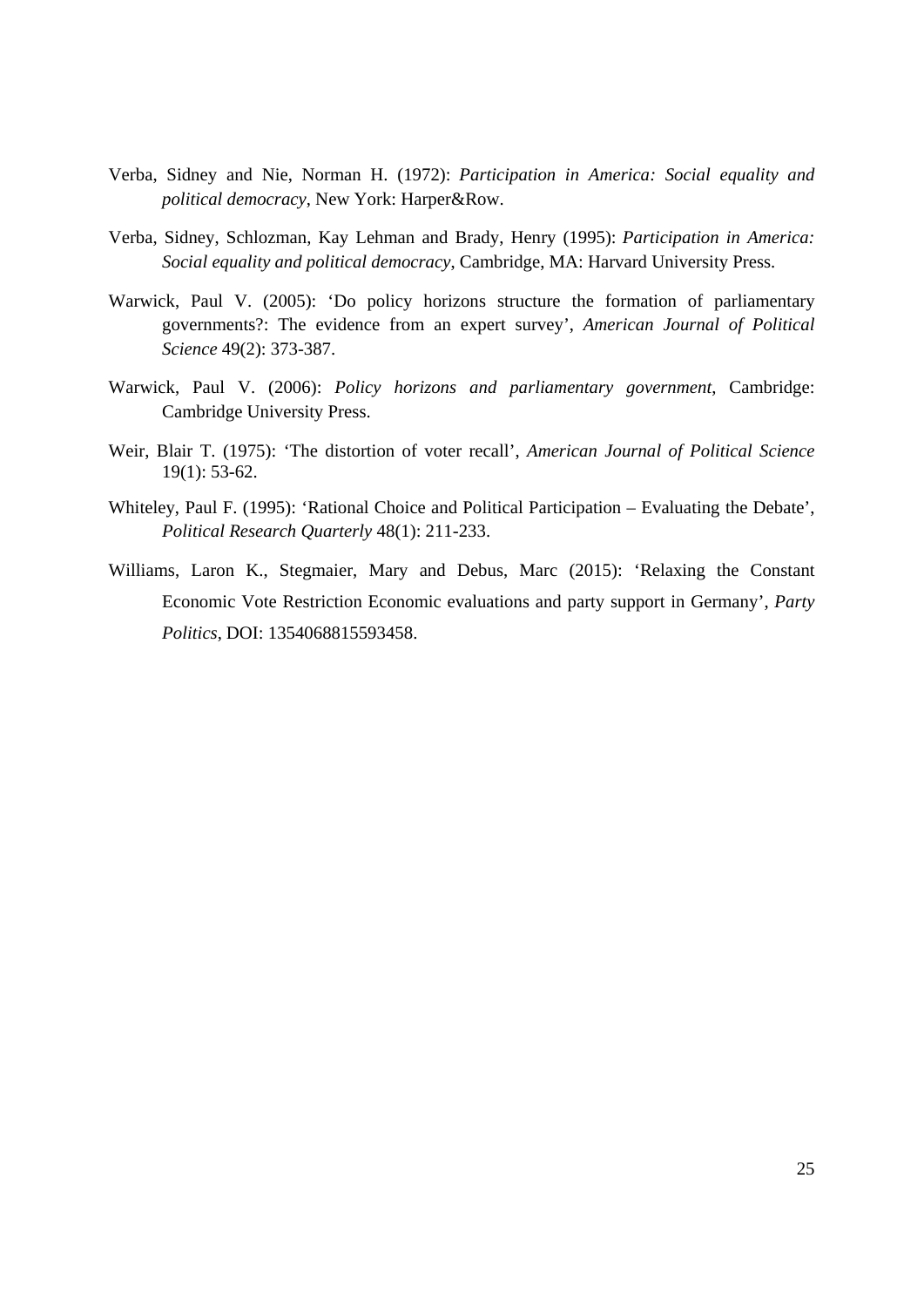

Figure 1: Illustration of the policy alienation model

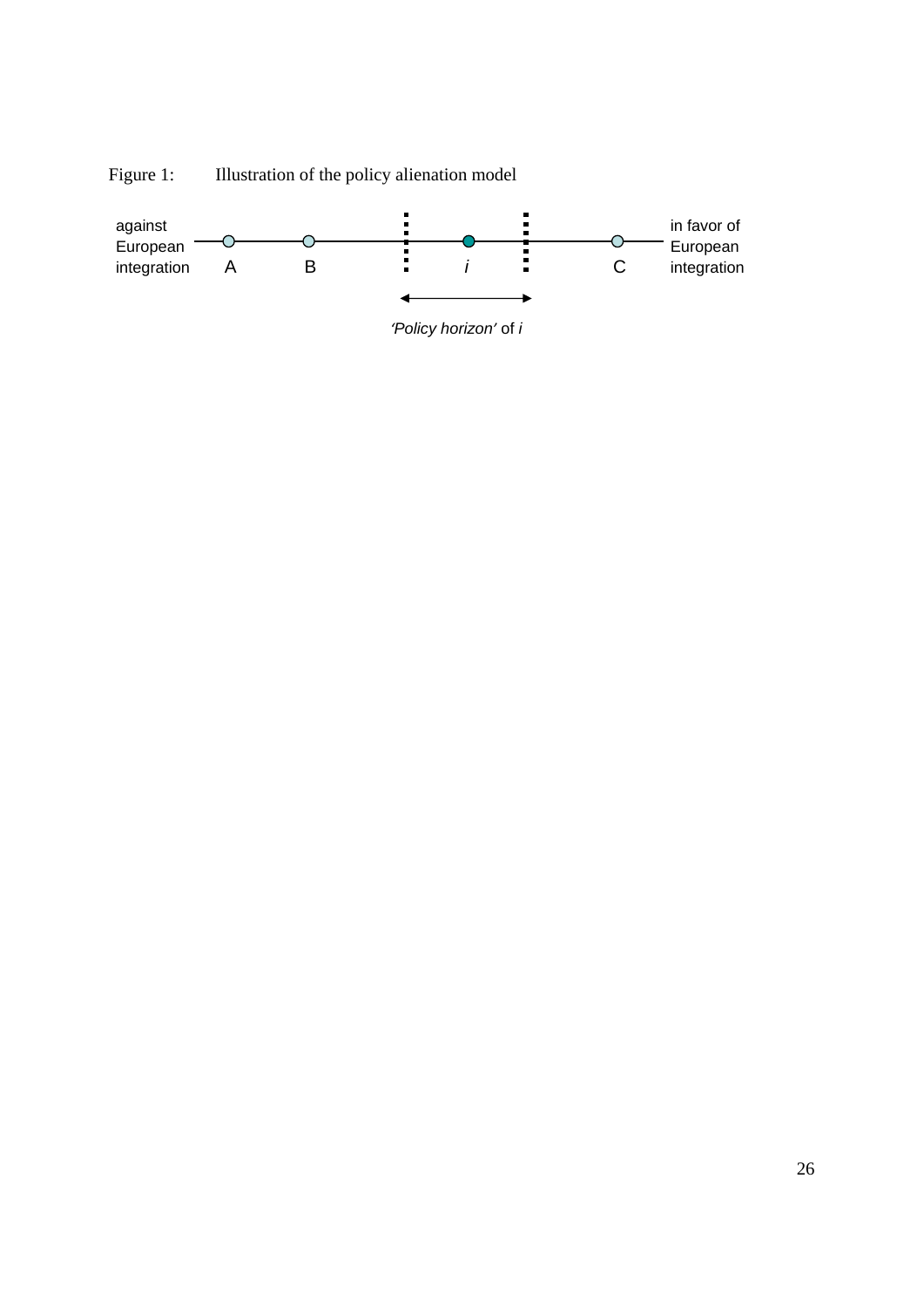|         | Sweden                      |         |      |      |      | 133.0 |
|---------|-----------------------------|---------|------|------|------|-------|
|         | Netherlands                 |         |      |      | 29.3 |       |
|         | Bulgaria                    |         |      |      | 22.1 |       |
|         | Hungary                     |         |      | 20.8 |      |       |
|         | Romania                     |         |      | 20.6 |      |       |
|         | Greece                      |         |      | 20.5 |      |       |
|         | Denmark                     |         |      | 20.0 |      |       |
|         | Lithuania                   |         |      | 19.7 |      |       |
|         | Finland                     |         |      | 18.1 |      |       |
|         | Estonia                     |         |      | 16.7 |      |       |
|         | Slovenia                    |         |      | 16.7 |      |       |
|         | Slovakia                    |         |      | 16.4 |      |       |
|         | Portugal                    |         |      | 15.6 |      |       |
|         | Germany                     |         |      | 15.6 |      |       |
|         | United Kingdom              |         |      | 15.5 |      |       |
|         | Austria                     |         |      | 14.7 |      |       |
|         | Croatia                     |         |      | 14.5 |      |       |
|         | Italy                       |         |      | 13.4 |      |       |
|         | Czech Republic              |         |      | 13.2 |      |       |
|         | Ireland                     |         |      | 13.0 |      |       |
|         | Spain                       |         |      | 12.0 |      |       |
|         | Poland                      |         |      | 11.9 |      |       |
|         | Malta                       |         |      | 11.8 |      |       |
|         | Latvia                      |         | 11.0 |      |      |       |
|         | Cyprus                      |         | 10.1 |      |      |       |
|         | France                      |         | 6.1  |      |      |       |
|         | Belgium $\blacksquare$ -1.2 |         |      |      |      |       |
|         | Luxembourg                  | $-14.5$ |      |      |      |       |
|         | EU average                  |         |      | 14.9 |      |       |
| $-20.0$ | $-10.0$                     | 0.0     | 10.0 | 20.0 | 30.0 | 40.0  |

# Figure 2: Differences between reported and actual turnout rates in the EU member states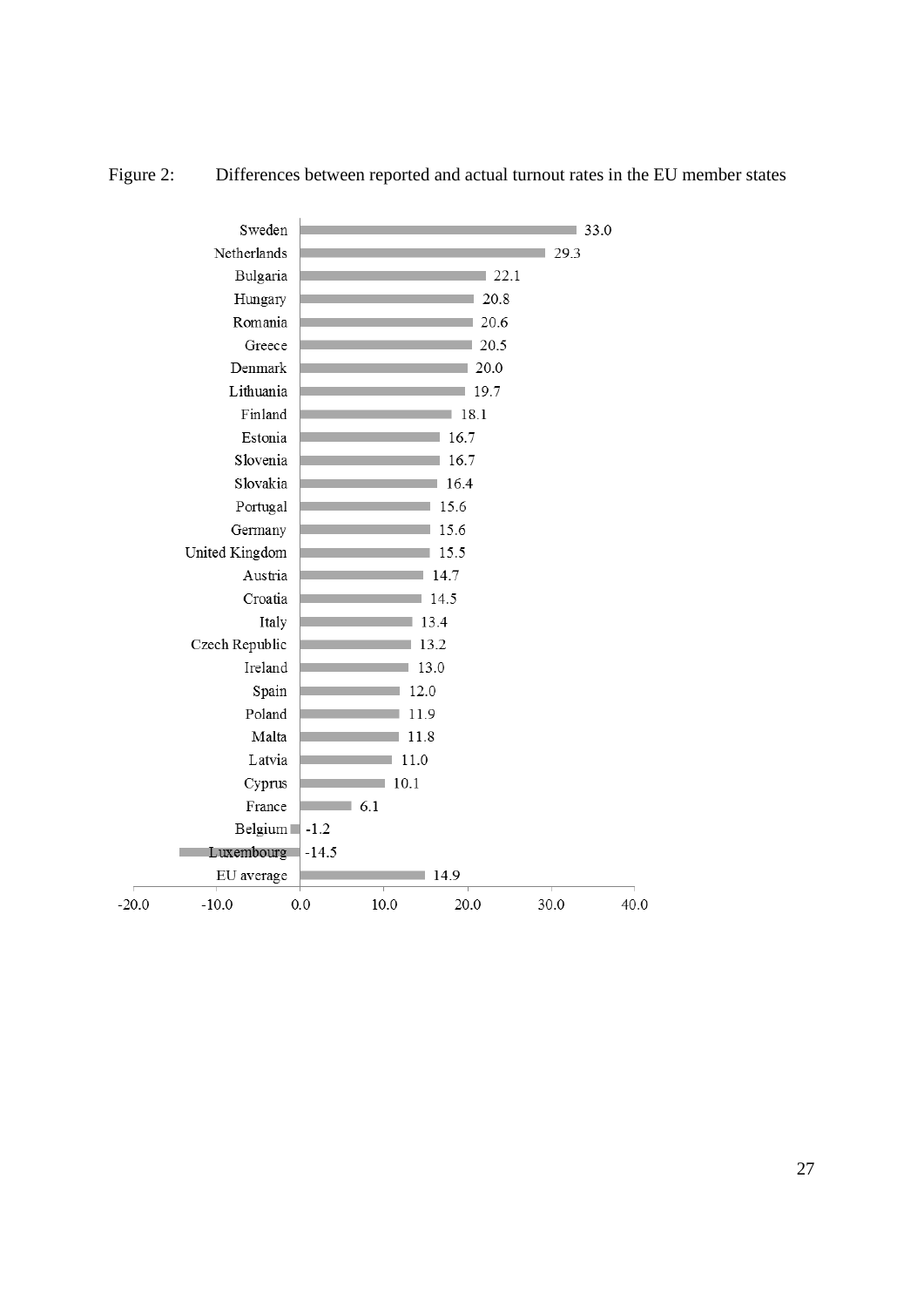Figure 3: Marginal effect of the European integration policy position of voters on the probability to abstain in the 2014 EP election for self-reported circumstantial nonvoters (based on model 2 in table 2)

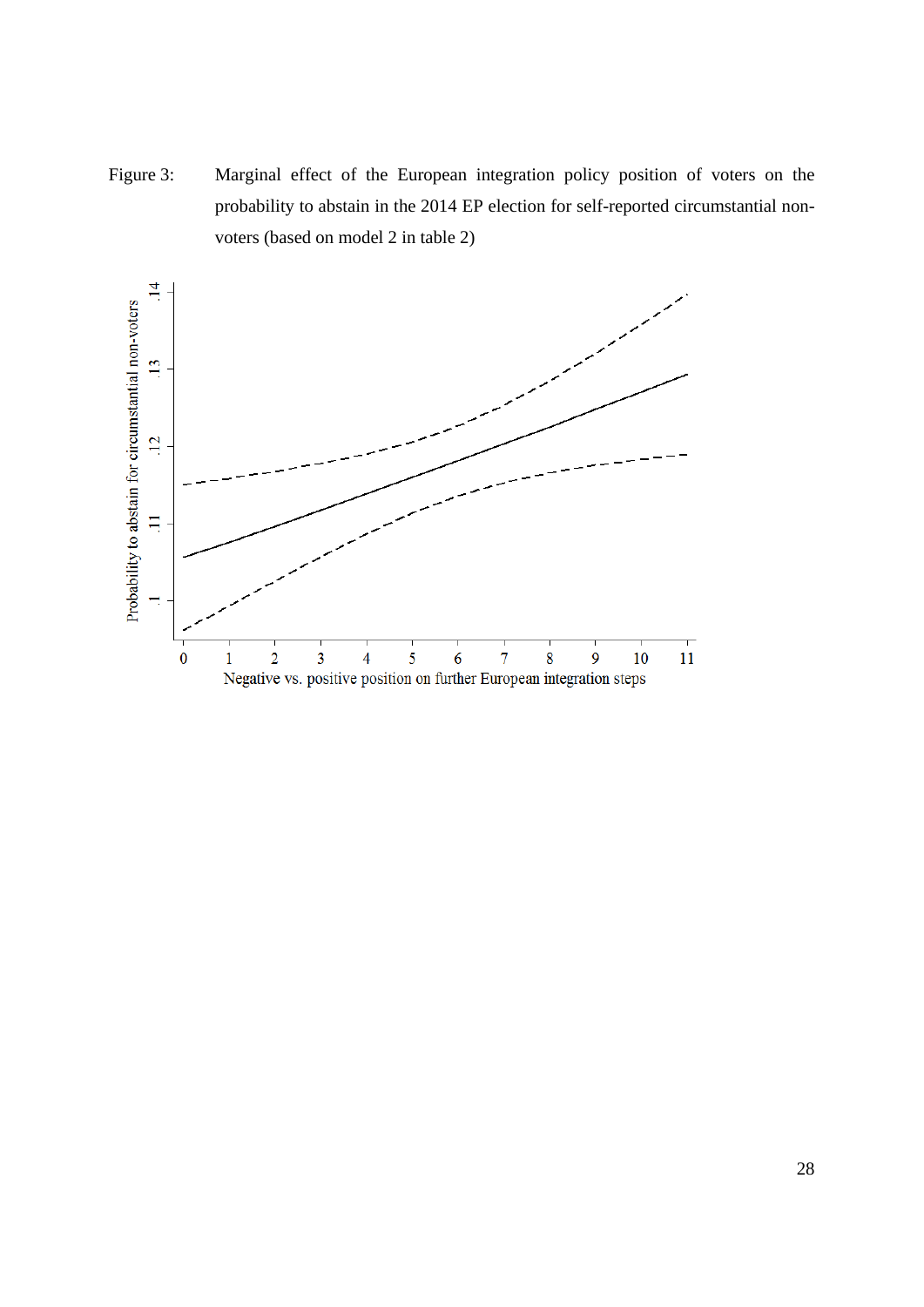Figure 4: Marginal effect of a respondent's position on further steps towards European integration on the probability to abstain in the 2014 EP elections for noncircumstantial reasons (based on model 2 in table 2)

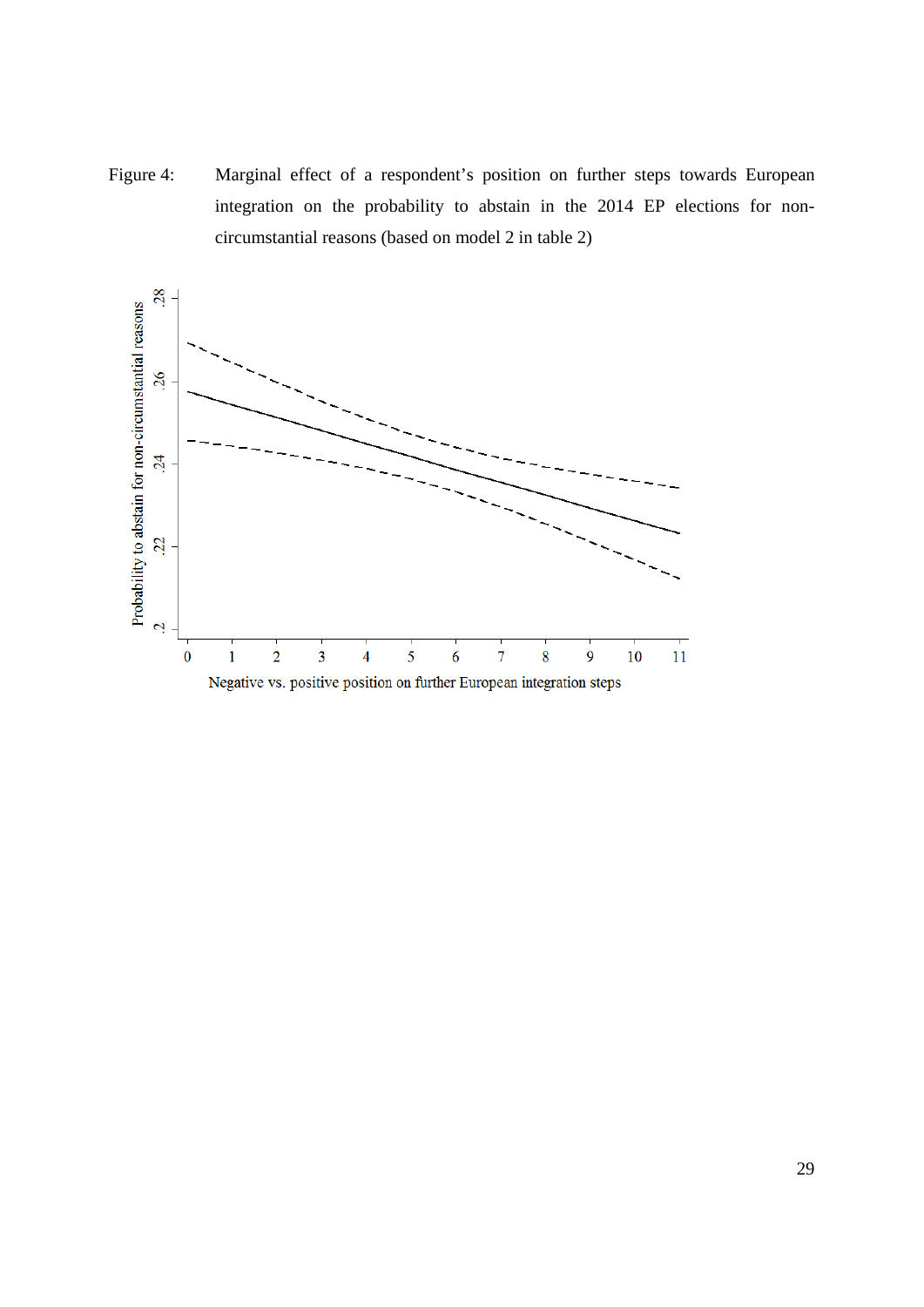Figure 5: Marginal effect of the Euclidean distance on the European integration policy distance on the probability to abstain in the 2014 EP election for self-reported voluntary non-voters (based on model 2 in table 2)

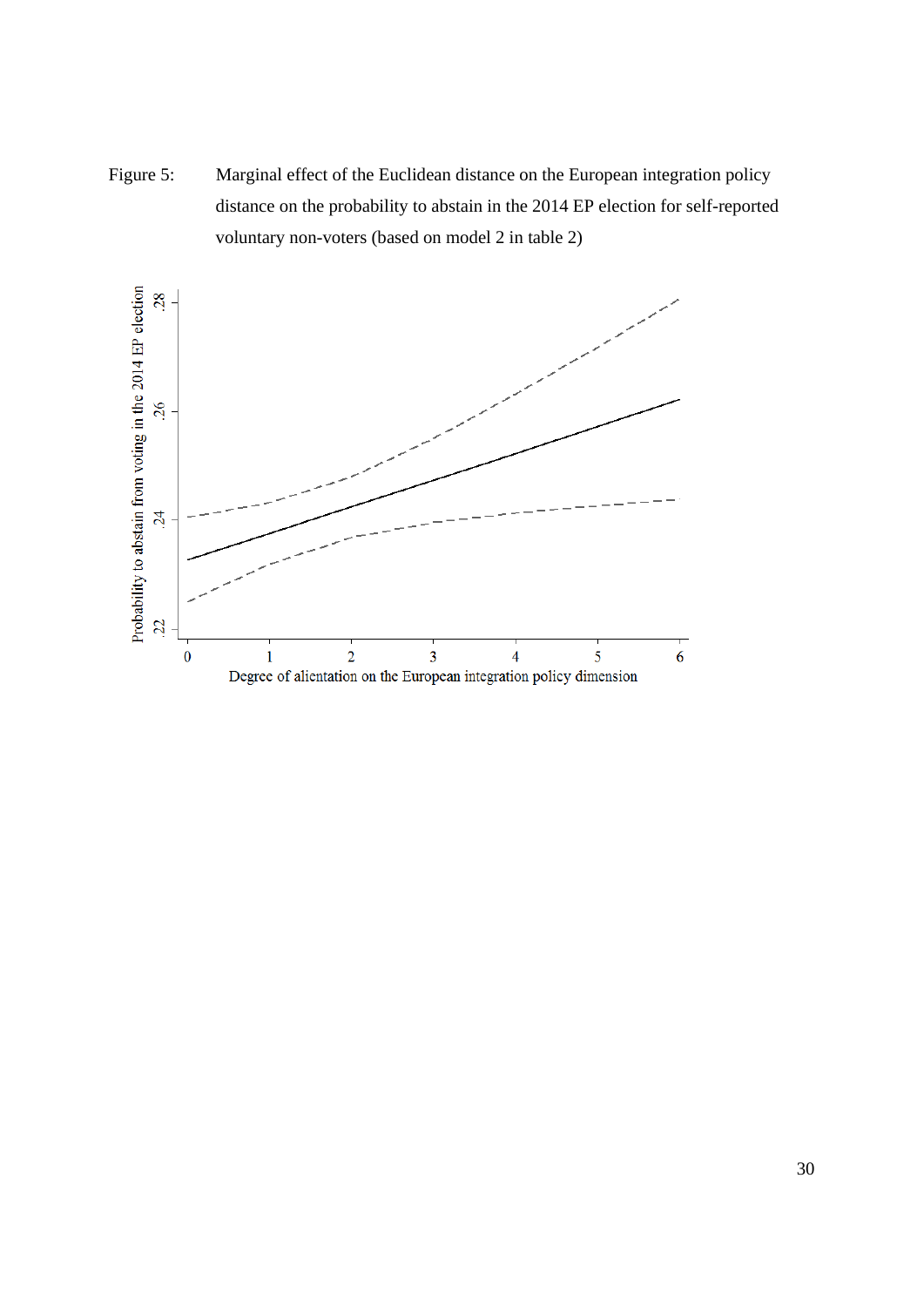|                                                     | Model 1                | Model 2                |
|-----------------------------------------------------|------------------------|------------------------|
| Main explanatory variables                          |                        |                        |
| Position on European integration                    | $-0.005$               | $-0.006$               |
|                                                     | (0.006)                | (0.006)                |
| Euclidean distance                                  | 0.000                  |                        |
|                                                     | (0.013)                |                        |
| Euclidean distance (left-right dimension)           |                        | $-0.078$ **            |
|                                                     |                        | (0.027)                |
| Euclidean distance (European integration dimension) |                        | 0.020                  |
|                                                     |                        | (0.013)                |
| Control variables                                   |                        |                        |
| EU responsible for economy                          | $-0.027$ **            | $-0.026$ **            |
|                                                     | (0.008)                | (0.008)                |
| National government responsible for economy         | $-0.015$               | $-0.015$               |
|                                                     | (0.008)                | (0.008)                |
| Party ID exists                                     | $-0.609$ <sup>**</sup> | $-0.594$ **            |
|                                                     | (0.040)                | (0.040)                |
| Political interest                                  | $-0.385$ **            | $-0.384$ **            |
|                                                     | (0.022)                | (0.022)                |
| Political efficacy                                  | $-0.270$ **            | $-0.269$ **            |
|                                                     | (0.012)                | (0.012)                |
| Media exposure                                      | $-0.285$ **            | $-0.285$ **            |
|                                                     | (0.014)                | (0.014)                |
| Female                                              | $-0.141$ <sup>**</sup> | $-0.139$ **            |
|                                                     | (0.036)                | (0.036)                |
| Age                                                 | $-0.019$ <sup>**</sup> | $-0.019$ **            |
|                                                     | (0.001)                | (0.001)                |
| Education                                           | $-0.119$ **            | $-0.120$ <sup>**</sup> |
|                                                     | (0.029)                | (0.029)                |
| Compulsory voting                                   | $-2.646$ **            | $-2.662$ **            |
|                                                     | (0.157)                | (0.157)                |
| Crisis countries                                    | $1.770^{**}$           | $1.753$ <sup>**</sup>  |
|                                                     | (0.187)                | (0.187)                |
| Constant                                            | $3.999$ <sup>**</sup>  | $4.017\sp{**}$         |
|                                                     | (0.147)                | (0.147)                |
| Country dummies                                     | Included               | Included               |
| $\overline{N}$                                      | 19030                  | 19030                  |
| pseudo $R^2$                                        | 0.229                  | 0.229                  |
| AIC                                                 | 19215.562              | 19207.633              |

## Table 1: Determinants of abstaining in the 2014 EP election

Note: Multinomial logit; Base category is voting in the 2014 EP election. Significance levels:  $* = p = 0.05$ ;  $** = p =$ 0.01.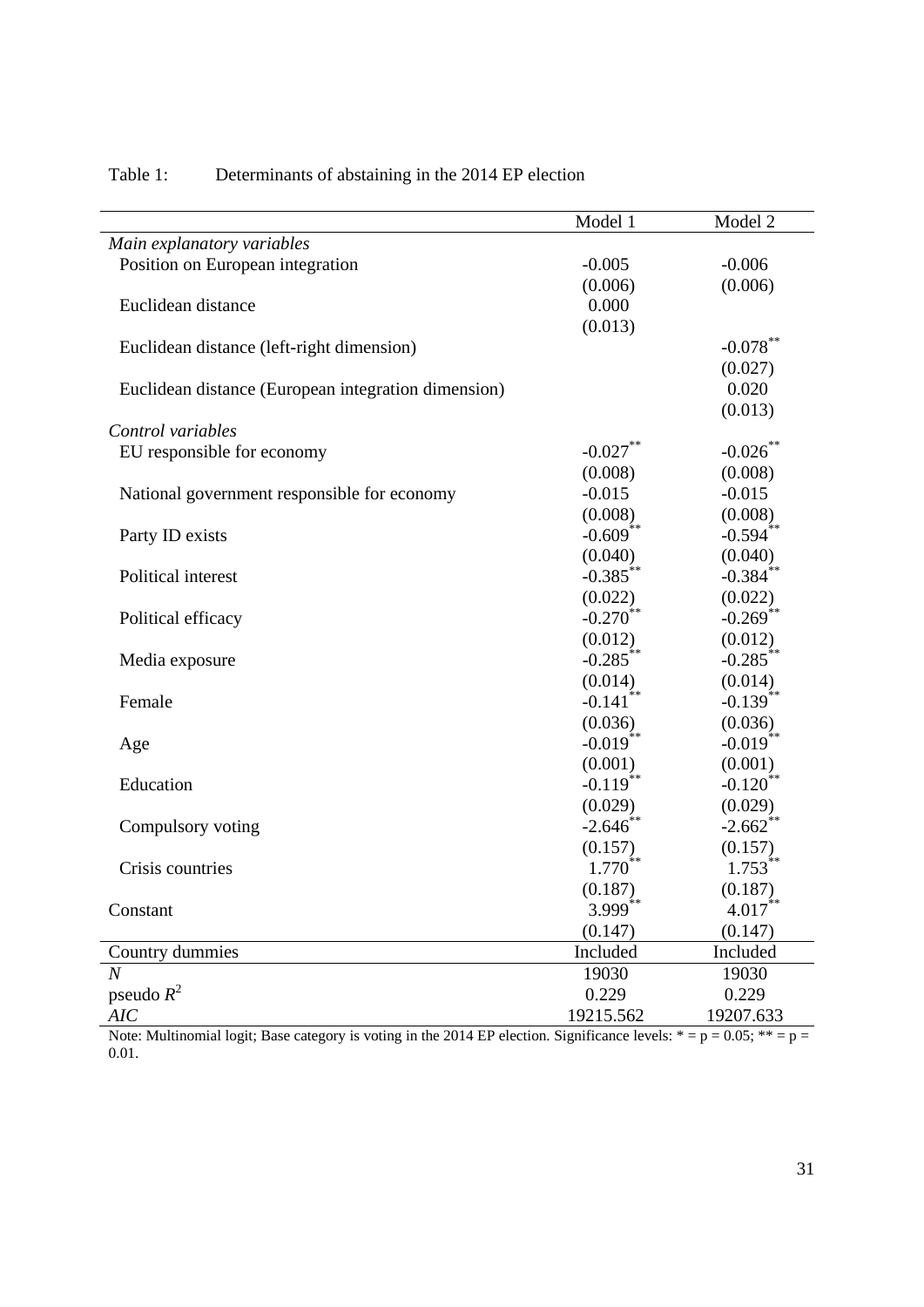|                                                     | Model 1                | Model 2                |
|-----------------------------------------------------|------------------------|------------------------|
| Self-reported circumstantial non-voters             |                        |                        |
| Main explanatory variables                          |                        |                        |
| Position on European integration                    | $0.017$ *              | 0.015                  |
|                                                     | (0.009)                | (0.009)                |
| Euclidean distance                                  | $-0.039$ <sup>*</sup>  |                        |
|                                                     | (0.018)                |                        |
| Euclidean distance (left-right dimension)           |                        | $-0.120$ <sup>**</sup> |
|                                                     |                        | (0.036)                |
| Euclidean distance (European integration dimension) |                        | $-0.009$               |
|                                                     |                        | (0.017)                |
| Control variables                                   |                        |                        |
| Compulsory voting                                   | $-2.009$ **            | $-2.030$ <sup>**</sup> |
|                                                     | (0.209)                | (0.209)                |
| Crisis countries                                    | $0.939**$              | $0.922$ **             |
|                                                     | (0.290)                | (0.290)                |
| EU responsible for economy                          | $-0.015$               | $-0.014$               |
|                                                     | (0.011)                | (0.011)                |
| National government responsible for economy         | $-0.016$               | $-0.016$               |
|                                                     | (0.010)                | (0.010)                |
| Party ID exists                                     | $-0.386$ <sup>**</sup> | $-0.368$ **            |
|                                                     | (0.054)                | (0.055)                |
| Political interest                                  | $-0.246$               | $-0.246$ <sup>*</sup>  |
|                                                     | (0.031)                | (0.031)                |
| Political efficacy                                  | $-0.124$ **            | $-0.123$ **            |
|                                                     | (0.016)                | (0.016)                |
| Media exposure                                      | $-0.240$ **            | $-0.240$ **            |
|                                                     | (0.019)                | (0.019)                |
| Female                                              | $-0.053$               | $-0.051$               |
|                                                     | (0.049)                | (0.049)                |
| Age                                                 | $-0.020$ **            | $-0.020$ **            |
|                                                     | (0.002)                | (0.002)                |
| Education                                           | $-0.055$               | $-0.055$               |
|                                                     | (0.040)                | (0.040)                |
| Constant                                            | $1.705***$             | $1.725***$             |
|                                                     | (0.196)                | (0.196)                |
|                                                     |                        |                        |
| Self-reported non-circumstantial non-voters         |                        |                        |
| Main explanatory variables                          |                        |                        |
| Position on European integration                    | $-0.018$ <sup>*</sup>  | $-0.019**$             |
|                                                     | (0.007)                | (0.007)                |
| Euclidean distance                                  | 0.019                  |                        |
|                                                     | (0.015)                |                        |
| Euclidean distance (left-right dimension)           |                        | $-0.051$               |

Table 2: Determinants of circumstantial or non-circumstantial abstaining in the 2014 EP election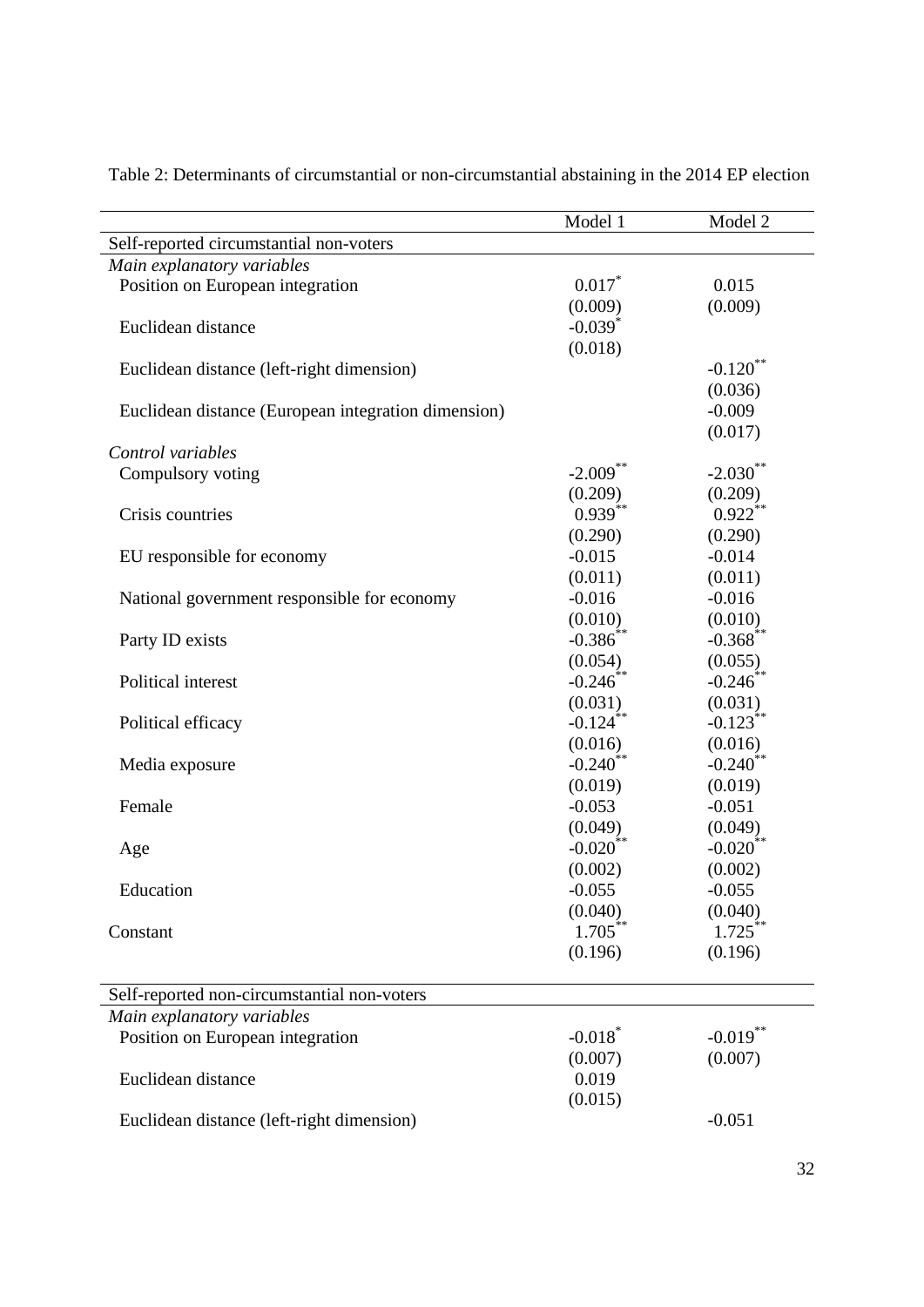|                                                     |                        | (0.031)                |
|-----------------------------------------------------|------------------------|------------------------|
| Euclidean distance (European integration dimension) |                        | $0.033*$               |
|                                                     |                        | (0.015)                |
| Control variables                                   |                        |                        |
| Compulsory voting                                   | $-3.119$ **            | $-3.130$ <sup>**</sup> |
|                                                     | (0.203)                | $(0.204)$<br>2.234**   |
| Crisis countries                                    | $2.247**$              |                        |
|                                                     | (0.230)                | (0.230)                |
| EU responsible for economy                          | $-0.034$ <sup>**</sup> | $-0.034$ **            |
|                                                     | (0.009)                | (0.009)                |
| National government responsible for economy         | $-0.014$               | $-0.015$               |
|                                                     | (0.009)                | (0.009)                |
| Party ID exists                                     | $-0.734$ **            | $-0.723$ **            |
|                                                     | (0.045)                | (0.045)                |
| Political interest                                  | $-0.465$ **            | $-0.464$ **            |
|                                                     | (0.026)                | (0.026)                |
| Political efficacy                                  | $-0.357$ **            | $-0.356^{**}$          |
|                                                     | (0.014)                | (0.014)                |
| Media exposure                                      | $-0.316$ **            | $-0.315$ **            |
|                                                     | (0.016)                | (0.016)                |
| Female                                              | $-0.196$ <sup>**</sup> | $-0.194$ <sup>**</sup> |
|                                                     | (0.042)                | (0.042)                |
| Age                                                 | $-0.019$ **            | $-0.019**$             |
|                                                     | (0.001)                | (0.001)                |
| Education                                           | $-0.160$ <sup>**</sup> | $-0.160$ <sup>**</sup> |
|                                                     | (0.034)                | (0.034)                |
| Constant                                            | $4.270^{**}$           | $4.284$ <sup>**</sup>  |
|                                                     | (0.167)                | (0.167)                |
| Country dummies                                     | Included               | Included               |
| $\overline{N}$                                      | 19030                  | 19030                  |
| pseudo $R^2$                                        | 0.192                  | 0.193                  |
| AIC                                                 | 27162.568              | 27156.513              |

Note: Multinomial logit; Base category is voting in the 2014 EP election. Significance levels:  $* = p = 0.05$ ;  $** = p =$ 0.01.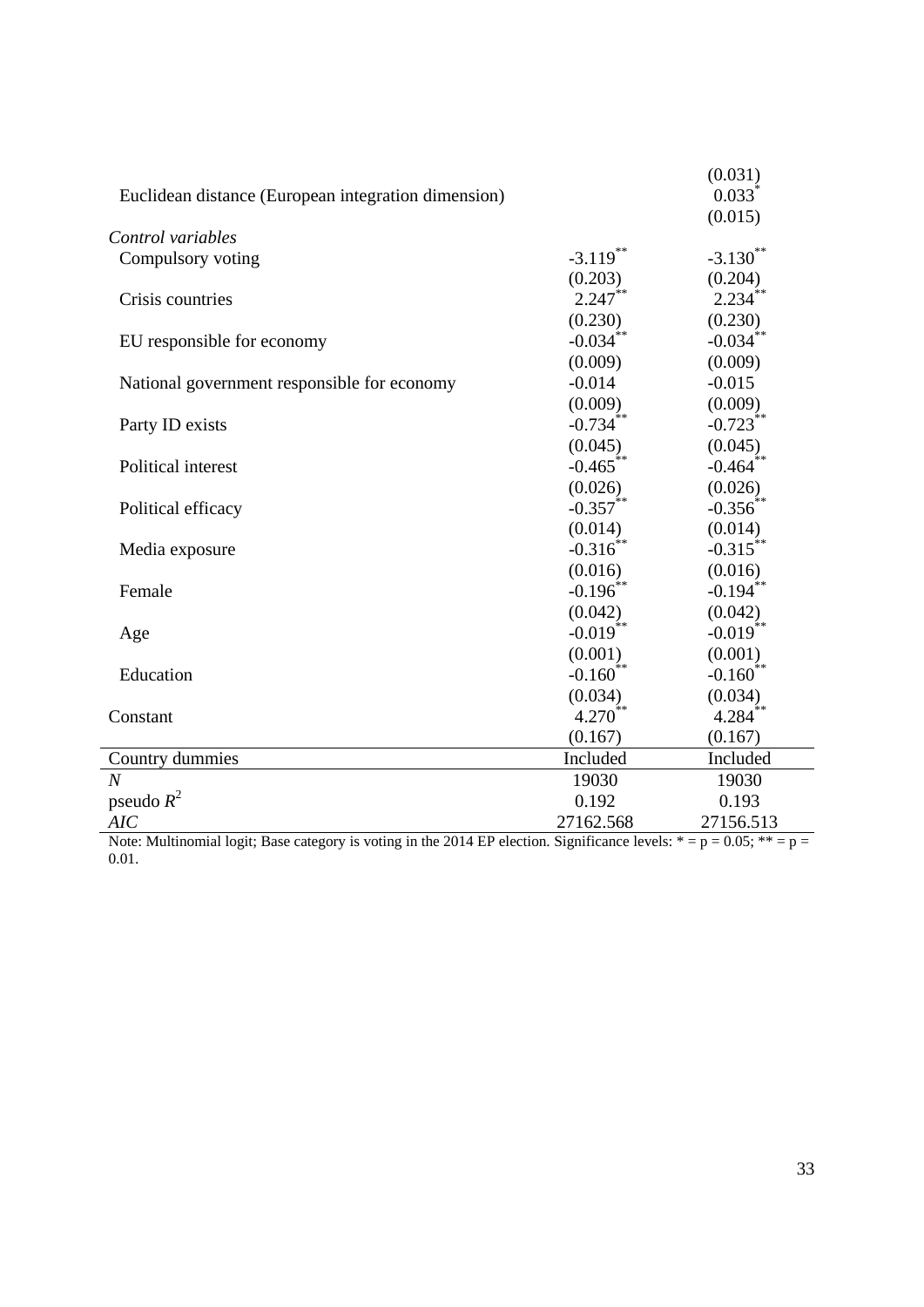| Variables                                   | Item in EES 2014                                                                                                                                                                                                                                                           | Coding                                                                                                                                                                                                                                                                                                                                                                                                                                                                                                                                                                                                                                         |
|---------------------------------------------|----------------------------------------------------------------------------------------------------------------------------------------------------------------------------------------------------------------------------------------------------------------------------|------------------------------------------------------------------------------------------------------------------------------------------------------------------------------------------------------------------------------------------------------------------------------------------------------------------------------------------------------------------------------------------------------------------------------------------------------------------------------------------------------------------------------------------------------------------------------------------------------------------------------------------------|
| Dependent variables                         |                                                                                                                                                                                                                                                                            |                                                                                                                                                                                                                                                                                                                                                                                                                                                                                                                                                                                                                                                |
| Non-voting (abstention)                     | QP1: European Parliament elections were held on<br>the (INSERT CORRECT DATE ACCORDING<br>TO COUNTRY). For one reason or another, some<br>people in (OUR COUNTRY) did not vote in these<br>elections. Did you yourself vote in the recent<br>European Parliament elections? | $1 =$ "did not vote", DK excluded (rest = 0)                                                                                                                                                                                                                                                                                                                                                                                                                                                                                                                                                                                                   |
| Non-circumstantial,<br>voluntary non-voting | QP4b: What are the main reasons why you did<br>NOT vote in the recent European Parliament<br>elections?                                                                                                                                                                    | $1 =$ mentioned at least one reason that is non-<br>circumstantial (lack of trust in or dissatisfaction with<br>politics in general, not interested in politics as such, not<br>interested in European matters, not really satisfied with<br>the European Parliament as an institution, opposed to<br>the EU, do not know much about the EU or the<br>European Parliament or the European Parliament<br>elections, vote has no consequences or vote does not<br>change anything, rarely or never vote, did not know<br>there were European Parliament elections, lack of<br>public debate or lack of electoral campaign, other, don't<br>know) |
| Circumstantial non-voting                   | QP4b: What are the main reasons why you did<br>NOT vote in the recent European Parliament<br>elections?                                                                                                                                                                    | $1 =$ mentioned purely circumstantial reasons for<br>abstention (sick or health problem at the time, on<br>holiday or away from home, too busy or no time or at<br>work, involved in a family or leisure activity,<br>registration or voting card problems), but no non-<br>circumstantial reason (see above)                                                                                                                                                                                                                                                                                                                                  |

## Table 3: Operationalization of variables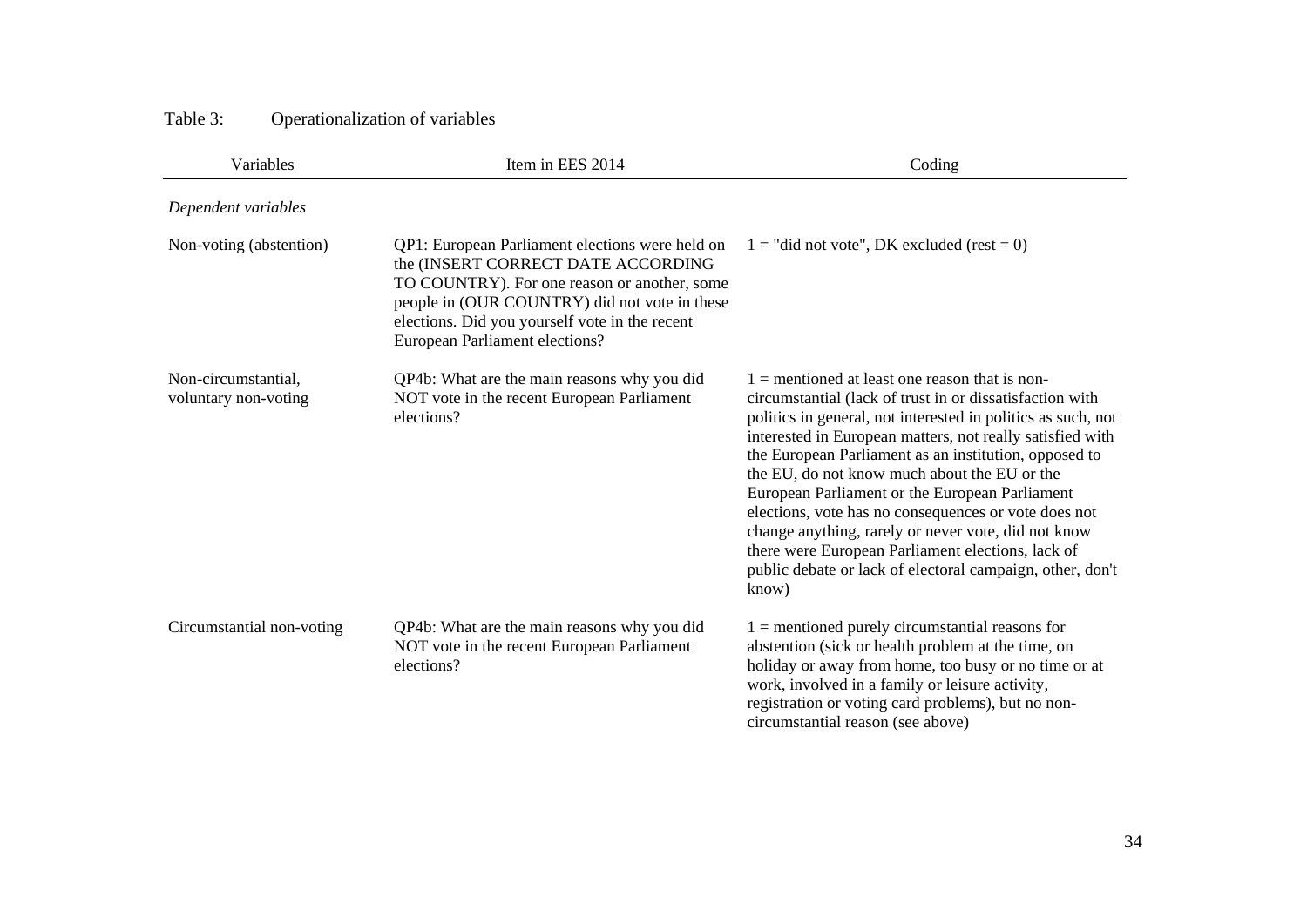## *Independent Variables*

| Position on European<br>integration           | QPP18: Some say European unification should be<br>pushed further. Others say it already has gone too<br>far. What is your opinion? Please indicate your<br>views using a scale from 0 to 10, where $0'$ means<br>unification "has already gone too far" and '10"<br>means it "should be pushed further". What number<br>on this scale best describes your position? | Original 11-point scale not altered, refusal and DK<br>excluded         |
|-----------------------------------------------|---------------------------------------------------------------------------------------------------------------------------------------------------------------------------------------------------------------------------------------------------------------------------------------------------------------------------------------------------------------------|-------------------------------------------------------------------------|
| Euclidean distance (EU<br>dimension)          | Euclidean distance between own position on<br>European integration dimension (QPP18) and next<br>national political party on the very same dimension<br>(value averaged over all respondents, item taken<br>from EES 2014 second post-election survey)                                                                                                              | Scale ranges from $0$ (no distance) to $5.26$ (maximum<br>distance)     |
| Euclidean distance (left-<br>right dimension) | Euclidean distance between own position on 11-<br>point ideological left-right scale (QPP13) and next<br>national political party on the very same dimension<br>(value averaged over all respondents, item:<br>OPP14                                                                                                                                                | Scale ranges from $0$ (no distance) to 3.46 (maximum<br>distance)       |
| Euclidean distance (total)                    | Combined Euclidean distance on both dimensions<br>(see above)                                                                                                                                                                                                                                                                                                       | Scale ranges from 0,01 (minimum distance) to 6.27<br>(maximum distance) |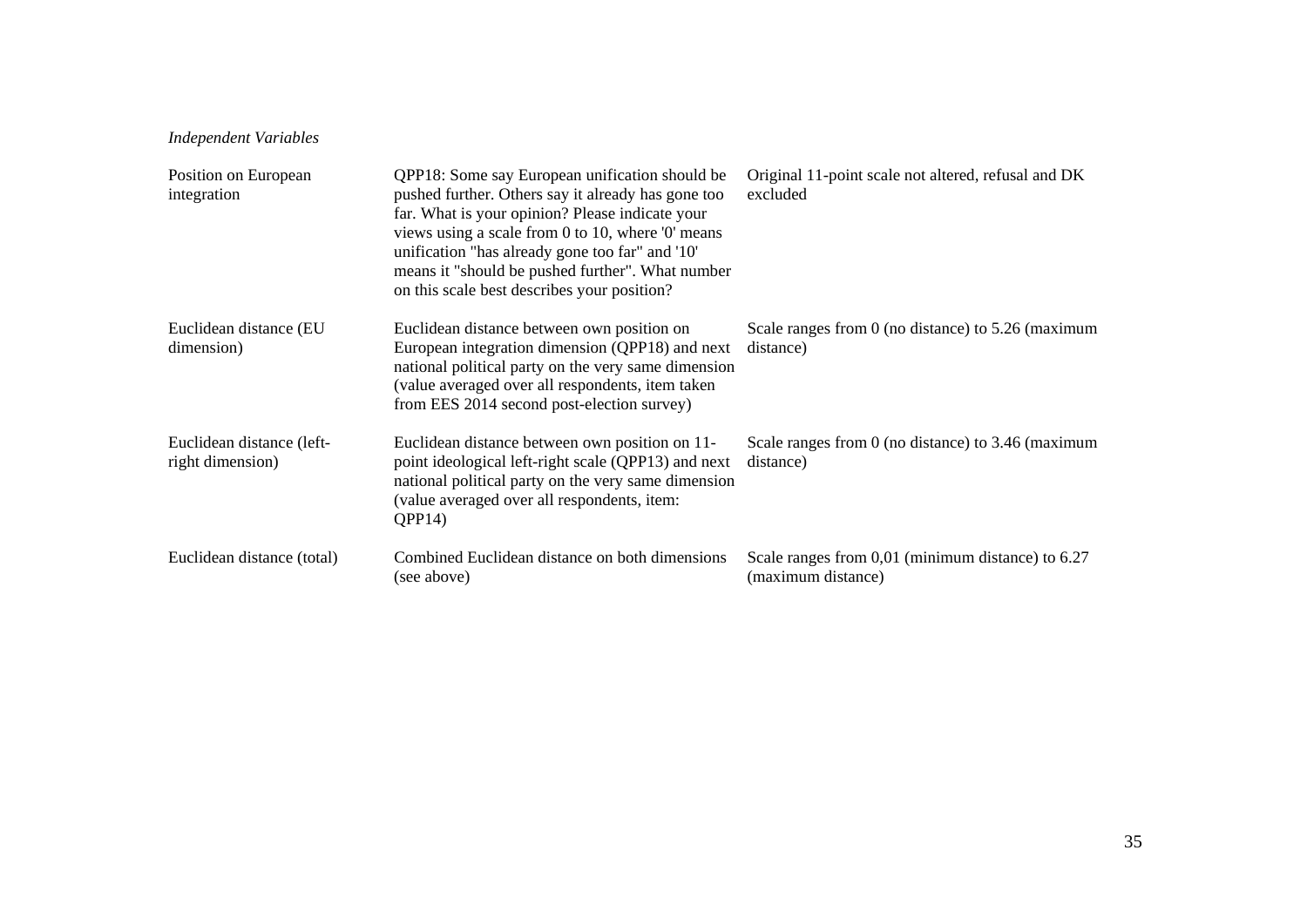#### *Control variables*

| Compulsory voting                              | Macro-level variable                                                                                                                                                                                                                                                                                                                                                  | $1 =$ Greece, Cyprus, Belgium, Luxemburg (rest = 0)                                                                                                   |
|------------------------------------------------|-----------------------------------------------------------------------------------------------------------------------------------------------------------------------------------------------------------------------------------------------------------------------------------------------------------------------------------------------------------------------|-------------------------------------------------------------------------------------------------------------------------------------------------------|
| Crisis countries                               | Macro-level variable                                                                                                                                                                                                                                                                                                                                                  | $1 =$ Portugal, Italy, Ireland, Greece, Spain, Cyprus (rest<br>$= 0$                                                                                  |
| EU responsible for<br>economy                  | QPP7: Now I would like to ask you some<br>questions about how much responsibility the<br>different institutions have in the current economic<br>situation in (OUR COUNTRY). Please use a scale<br>from 0 to 10, where $'0'$ means that you think they<br>have "no responsibility" and '10' means that they<br>have "full responsibility": The European Union          | Original 11-point scale not altered, refusal and DK<br>excluded                                                                                       |
| National government<br>responsible for economy | QPP7: Now I would like to ask you some<br>questions about how much responsibility the<br>different institutions have in the current economic<br>situation in (OUR COUNTRY). Please use a scale<br>from 0 to 10, where $'0'$ means that you think they<br>have "no responsibility" and '10' means that they<br>have "full responsibility": (NATIONALITY)<br>government | Original 11-point scale not altered, refusal and DK<br>excluded                                                                                       |
| Party ID exists                                | QPP21: Do you consider yourself to be close to<br>any particular political party? If so, which party do<br>you feel close to?                                                                                                                                                                                                                                         | $1 =$ any party is indicated, $0 =$ no party is indicated,<br>refusal and DK excluded                                                                 |
| Political interest                             | QP6: For each of the following statements, please<br>tell me to what extent it corresponds or not to your<br>attitude or opinion: You are very interested in<br>politics                                                                                                                                                                                              | 4-point scale: $0 = "No, not at all", 3 = "Yes, totally",$<br>DK excluded                                                                             |
| Political efficacy                             | D72: Please tell me to what extent you agree or<br>disagree with each of the following statements: $My$<br>voice counts in the European Union; My voice<br>counts in (COUNTRY)                                                                                                                                                                                        | Sum index of the two items on 7-point scale: $0 =$<br>"totally disagree" to both statements, $7 =$ "totally agree"<br>to both statements, DK excluded |